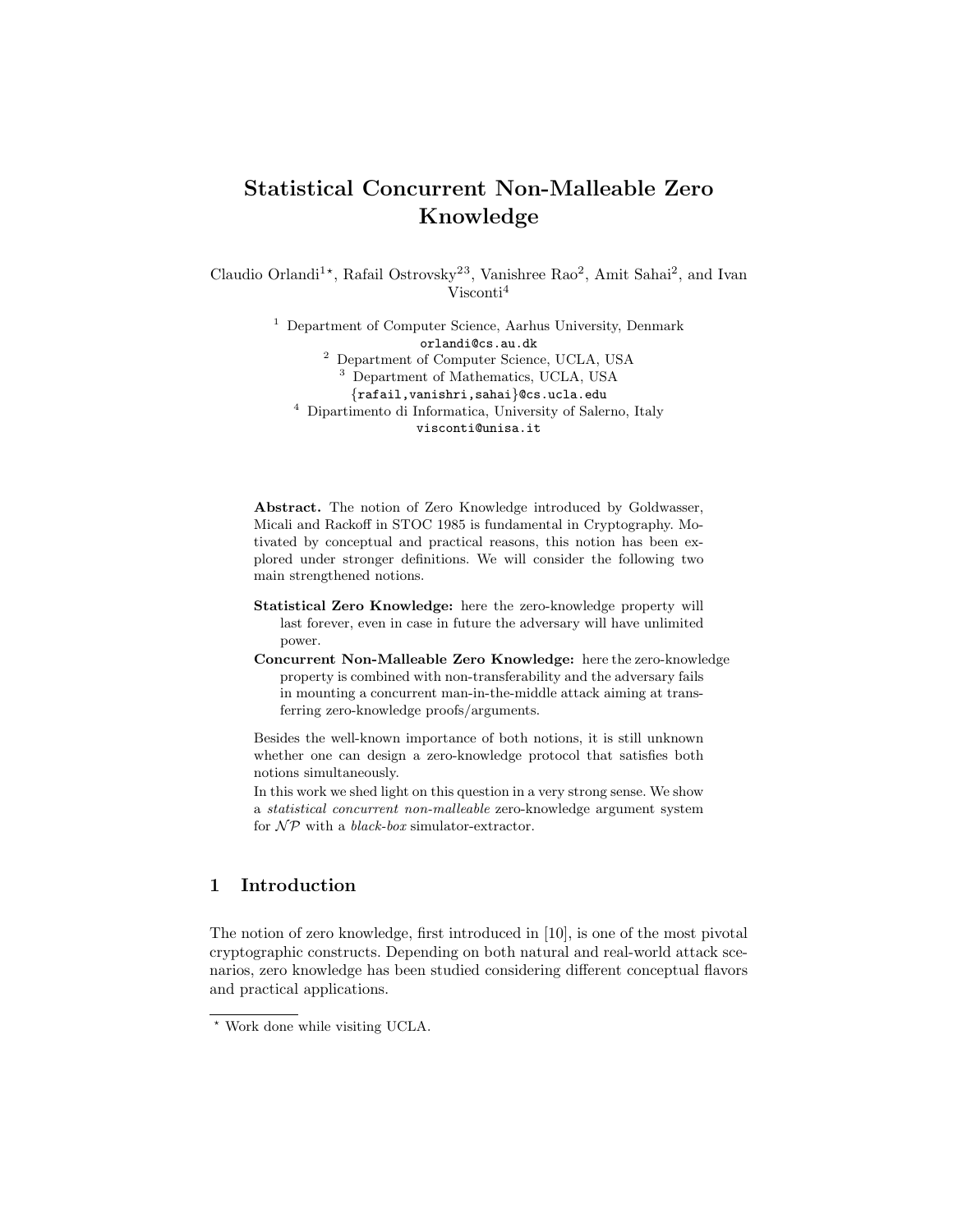Zero knowledge and man-in-the-middle attacks. In distributed settings such as the Internet, an adversary that controls the network can play concurrently as a verifier in some proofs<sup>5</sup> and as a prover in the other proofs. The goal of the adversary is to exploit the proofs it receives from the provers to then generate new proofs for the verifiers. The original notion of zero knowledge does not prevent such attacks since it assumes the adversarial verifier to only play as a verifier and only in sequential sessions.

The need of providing non-transferable proofs secure against such man-inthe-middle (MiM, for short) attacks was first studied by Dolev, Dwork and Naor in [7]. In [1], Barak, Prabhakaran and Sahai achieved for the first time such a strong form of zero knowledge, referred to as concurrent non-malleable zero knowledge (CNMZK, for short) is possible in the plain model. They provide a  $poly(\lambda)$ -round construction, for  $\lambda$  being the security parameter, based on oneway functions, and a  $O(\log(\lambda))$ -round construction based on collision-resistant hash functions. More recent results focused on achieving round efficiency with a mild setup [23], computationally efficient constructions [22], security with adaptive inputs [16].

Zero knowledge and forward security. The zero-knowledge property says that the view of the adversarial verifier does not help her in gaining any useful information. This means that it does not include information that can be exploited by a PPT machine. However, even though the execution of a zero-knowledge protocol can be based on the current hardness of some complexity assumptions, it is quite risky to rely on the assumed resilience of such assumptions against more powerful machines of the future. What is zero knowledge in a transcript produced today could not be zero knowledge in the eyes of a distinguisher that will read the transcript in 2040.

It is therefore appealing to provide some forward security flavor so that whatever is zero knowledge today will be zero knowledge forever. Statistical zero knowledge [2, 25, 21, 9, 20, 12, 19] is the notion that satisfies this requirement. It has been achieved in constant rounds using collision-resistant hash functions [14], and even under the sole assumption that one-way functions exist requiring more rounds [13].

Unfortunately, all the known constructions for CNMZK protocols strongly rely on the computational indistinguishability of the output of the simulator. Techniques so far used to design protocols that are then proved to be CNMZK require the protocol to fix a witness in a commitment, that therefore must be statistically binding and thus only computationally hiding. There is therefore no hope to prove those protocol to be statistical zero knowledge. Moreover it does not seem that minor changes can establish the statistical zero knowledge property still allowing to prove CNMZK.

<sup>5</sup> While in our general discussion, we often refer to zero-knowledge proofs, we will finally need to resort to only arguments since our goal is to achieve statistical zeroknowledge property.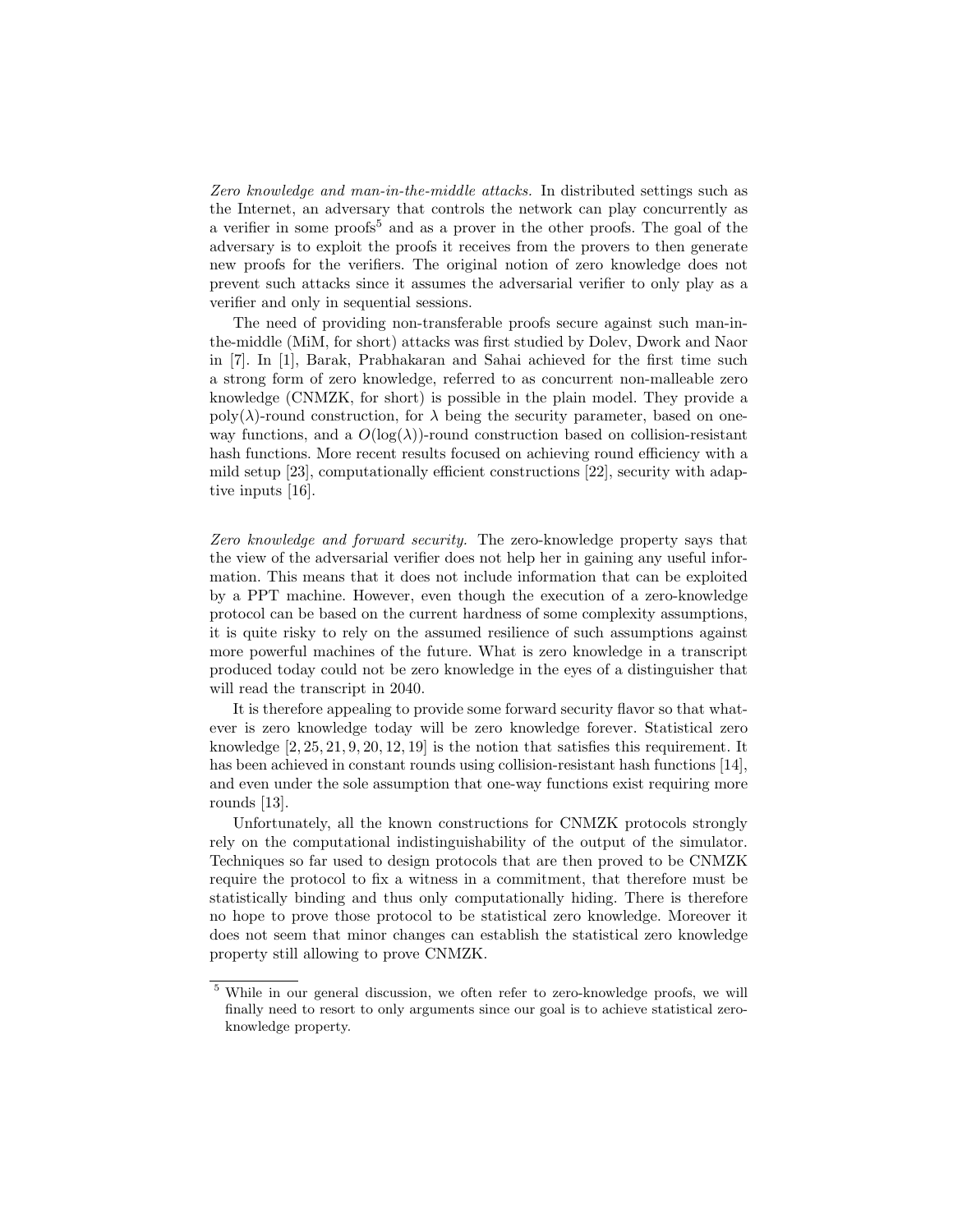The Open Problem. Given the above state-of-the-art a natural question is the following: is it possible to design an argument system that combines the best of both worlds, namely, a statistical concurrent non-malleable zero-knowledge argument system?

# 1.1 Our Contribution

In this work, we provide the first statistical concurrent non-malleable zeroknowledge argument system. Our construction is an argument of knowledge (AoK, for short) and has a black-box simulator-extractor producing a statistically indistinguishable distribution.

As mentioned earlier, Barak et al. [1] presented the first CNMZKAoK protocol; we will refer to their work here as BPS. However, their construction had an inherent limitation that the simulation can only be computational, the reason being the following. In their protocol, the prover needs to commit to a valid witness via a statistically binding non-malleable commitment scheme. The commitment scheme being statistically binding is extremely crucial in their proof of security. This implies that when the simulator cheats and commits to a nonwitness, the simulated view can only be computationally indistinguishable and not statistically so.

In this work, we overcome this shortcoming with the following idea. We take the BPS argument as a starting point and modify it. Firstly, we work on the root of the problem – the non-malleable commitment. We replace it with a special kind of a commitment scheme called 'mixed non-malleable commitment' scheme. The notion of mixed commitment was first introduced by Damgård and Nielsen [6]. Our mixed non-malleable commitment is parameterized by a string that if sampled with uniform distribution makes the scheme statistically hiding and computationally binding. Instead, when it is taken from another (computationally indistinguishable) distribution it is a statistically binding, computationally hiding, and non-malleable. We will construct such a scheme by using as distributions non-DDH and DDH tuples.

The next idea would be to append the (modified) BPS argument to a coinflipping phase in which the prover and the verifier generate a random string. Thus, in the real-world the above mixed commitment is statistically hiding. This thus enables us to prove statistical simulatability of our protocol. Furthermore, in order to also achieve extractability of witnesses for the arguments given by the adversary, we switch to a hybrid which biases the coin-flipping outcome to a random DDH tuple. Typically, a coin-flipping protocol would involve the verifier committing to its share of randomness, the prover sending its share of randomness in the clear, and finally, the verifier opening the commitment. However, in order to enable the simulator to bias the outcome, instead of the verifier opening the commitment to its share of randomness, it gives only the committed value in the clear and presents an AoK for the randomness used. This argument is again played by using the BPS AoK, since we would need concurrent non-malleability here.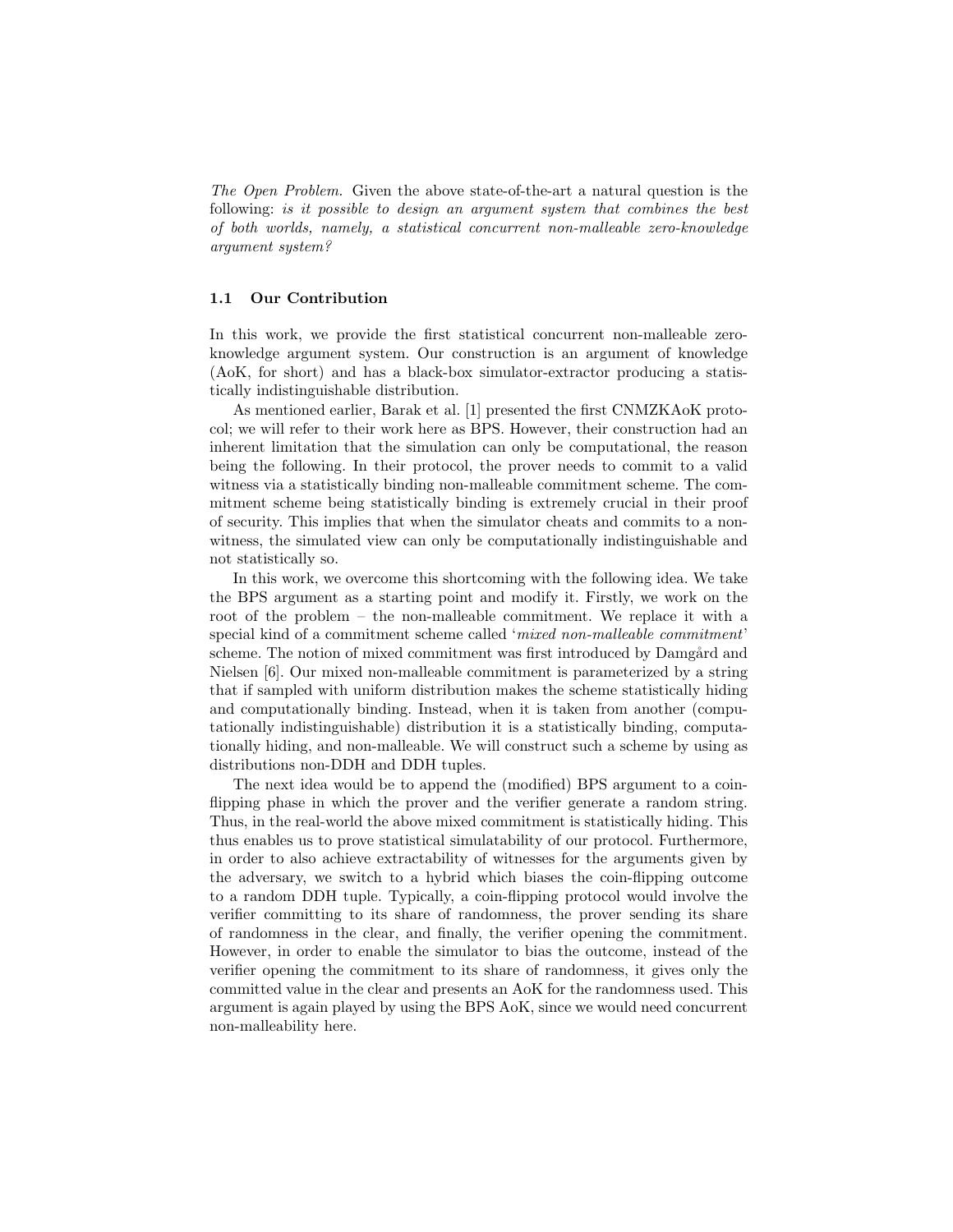In order to simplify our proofs, we rely on the Robust Extraction Lemma of Goyal et al. [11] that generalizes concurrent extractability of the PRS preamble (or concurrently extractable commitments – CECom, for short) [24] in the following sense. Consider an adversary who sends multiple CECom commitments interleaving them arbitrarily and also interacts with an external party B in an arbitrary protocol. Then, [11] shows how to perform concurrent extraction of the CECom commitments without rewinding the external party B. The extractor designed by them is called the 'robust simulator'.

Technical Challenges. While we will encounter multiple technical challenges, which will be clear as we go ahead, we point out the core technical challenge here and the way we will solve it.

One of the main technical challenges is when we prove witness extractability of our protocol. Namely, in our hybrid argument, we will encounter two consecutive hybrids  $H_a$  and  $H_b$ , wherein a coin-flipping phase of a particular right hand session is 'intact' in  $H_a$ , but is biased in  $H_b$ . This results in the mixed commitment changing from statistically hiding to statistically binding. In order to finally be able to argue that the extracted values are indeed valid witnesses, we will need to argue for the hybrid  $H_b$  that the value committed in this commitment is a valid witness. Herein, we will need to reduce our claim to computational binding of a CECom commitment in the protocol. Thus, the requirement in this reduction would be that no extraction performed should rewind the external CECom sender. Even the Robust Extraction Lemma will not be helpful here as the Lemma requires that the external protocol have round complexity strictly less than the round complexity of CECom commitments (on which the robust simulator performs extraction) and the external protocol in this case is a CE-Com commitment itself. The condition for the Lemma thus cannot be met. We get around this difficulty through a carefully designed sequence of hybrid arguments. A similar difficulty arises in the proof of statistical simulatability of our protocol. Here again, we rely on a carefully designed sequence of hybrids.

The second main technical challenge, still of the same flavor as the first one above, is in the proof of witness extractability. Here, we encounter a pair of hybrids: in the former hybrid, we would have a few CECom commitments of the right session being extracted by the robust simulator; in the latter hybrid, the modification introduced would be to change the value committed in a (statistically hiding) CECom commitment of a left session from a valid witness to a zero-string. Here again, we will not be able to argue a reduction to the hiding property of the CECom commitment of the left session in question, just by relying on the Robust Extraction Lemma. Here, we instead present a more detailed hybrid argument. Namely, in the CECom commitment, we change the committed value one sub-commitment at a time [24]. Since every sub-commitment in the standard CECom commitment of [24] ranges over just three rounds, we are now still able to apply the Robust Extraction Lemma.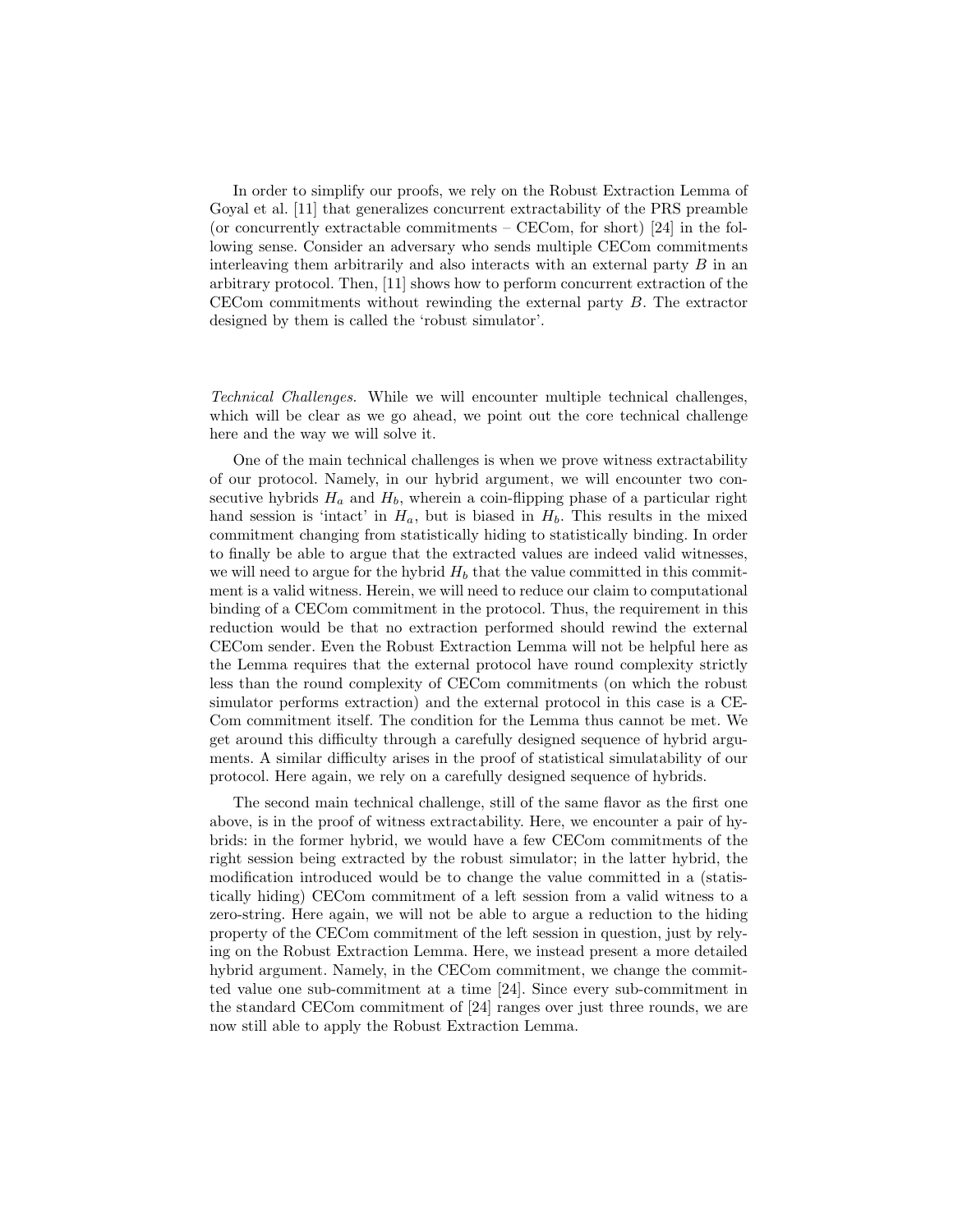# 2 Background

We assume familiarity with interactive Turing machines, denoted ITM. Given a pair of ITMs, A and B, we denote by  $\langle A(x), B(y)\rangle(z)$  the random variable representing the (local) output of  $B$ , on common input  $z$  and private input  $y$ , when interacting with  $A$  with private input  $x$ , when the random tape of each machine is uniformly and independently chosen. In addition, we denote view ${}^A_B(x,z)$  to be the random variable representing the content of the random tape of  $B$  together with the messages received by  $B$  from  $A$  during the interaction on common input  $x$  and auxiliary input  $z$  to  $B$ .

If  $\mathcal{D}_1$  and  $\mathcal{D}_2$  are two distributions, then we denote that they are statistically close by  $\mathcal{D}_1 \approx_s \mathcal{D}_2$ ; we denote that they are computationally indistinguishable by  $\mathcal{D}_1 \approx_c \mathcal{D}_2$ ; and we denote that they are identical by  $\mathcal{D}_1 \equiv \mathcal{D}_2$ .

Definition 1 (Pseudorandom Language). An NP-language  $L \subseteq \{0,1\}^*$  is said to be a pseudorandom language if the following holds. For  $\lambda \in \mathbb{N}$ , let  $\mathcal{D}_{\lambda}$  be a uniform distribution over  $L \cap \{0,1\}^{\lambda}$ . Then, for every distinguisher  $\mathcal D$  running in time polynomial in  $\lambda$ , there exists a negligible function negl( $\cdot$ ) such that  $\mathcal D$  can distinguish between  $\mathcal{D}_{\lambda}$  and  $U_{\lambda}$  with probability at most negl( $\lambda$ ).

We assume familiarity with notions like witness relation, interactive argument systems, and statistical witness-indistinguishable argument of knowledge (sWIAoK).

The verifier's view of an interaction consists of the common input  $x$ , followed by its random tape and the sequence of prover messages the verifier receives during the interaction. We denote by  $view_{\mathcal{V}^*}^{\mathcal{P}}(x, z)$  a random variable describing  $\mathcal{V}^*(z)$ 's view of the interaction with  $\mathcal P$  on common input x.

We will use various forms of commitment schemes. We will denote by SB, SH, CB, CH the usual properties that can be enjoyed by classic commitment schemes, namely: statistical binding, statistical hiding, computational binding and computational hiding.

Statistical Concurrent Non-Malleable Zero Knowledge. The definition of statistical CNMZK is taken almost verbatim from [1] except for the additional requirement on the simulation being statistical. Let  $\langle P, V \rangle$  be an interactive proof for an NP-language L with witness relation  $R_L$ , and let  $\lambda$  be the security parameter. Consider a man-in-the-middle adversary  $M$  that participates in  $m_L$  "left interactions" and  $m_R$  "right interactions" described as follows. In the left interactions, the adversary M interacts with  $P_1, \ldots, P_{m_L}$ , where each  $P_i$ is an honest prover and proves the statement  $x_i \in L$ . In the right interactions, the adversary proves the validity of statements  $\overline{x}_1, \ldots, \overline{x}_{m_R}$ . Prior to the interactions, both  $\mathcal{P}_1, \ldots, \mathcal{P}_{m_L}$  receive  $(x_1, w_1), \ldots, (x_{m_L}, w_{m_L})$ , respectively, where for all  $i, (x_i, w_i) \in R_L$ . The adversary M receives  $x_1, \ldots, x_{m_L}$  and the auxiliary input z, which in particular might contain a-priori information about  $(x_1, w_1), \ldots, (x_{m_L}, w_{m_L})$ . On the other hand, the statements proved in the right interactions  $\overline{x}_1, \ldots, \overline{x}_{m_R}$  are chosen by M. Let view $\mathcal{M}(x_1, \ldots, x_{m_L}, z)$  denote a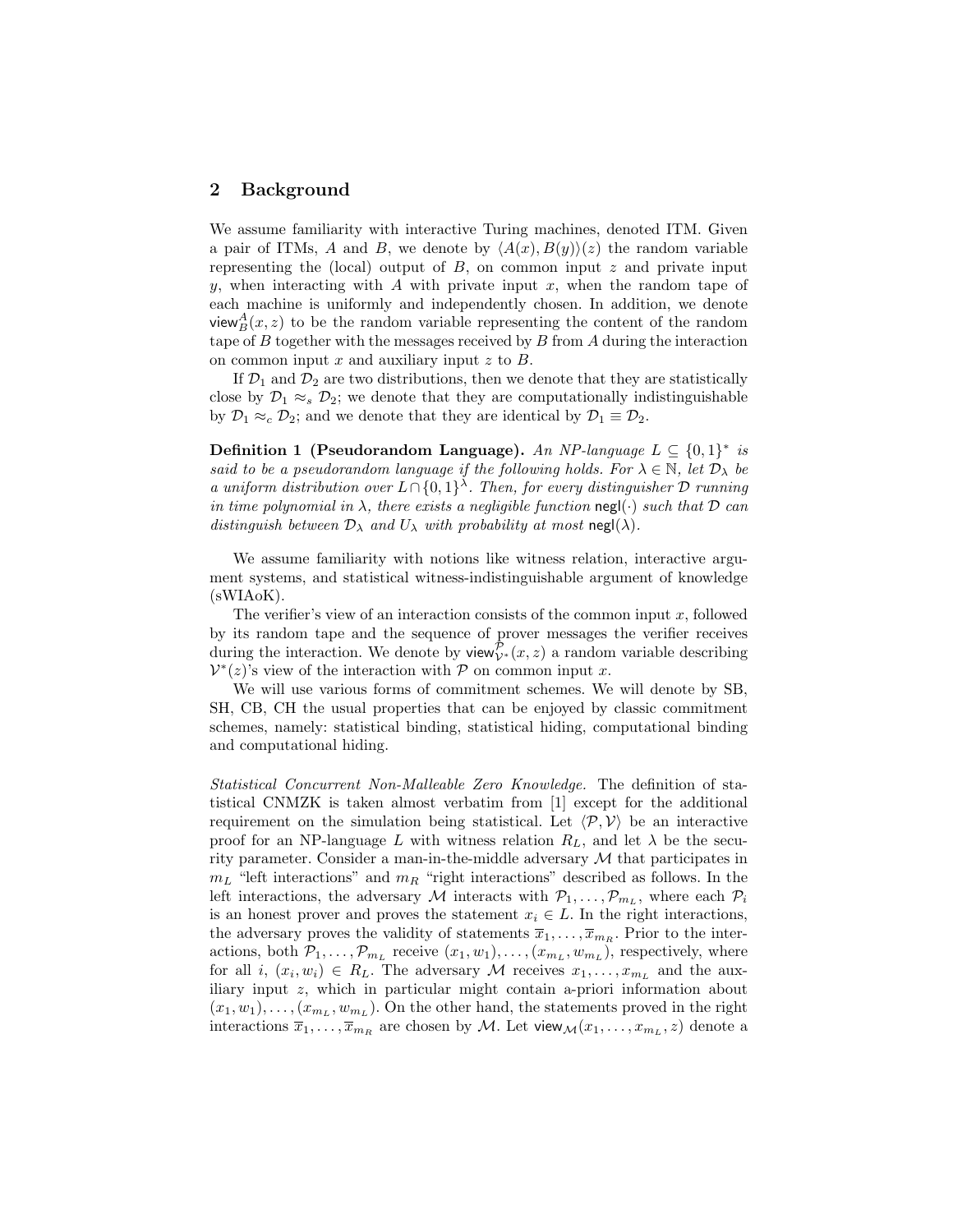random variable that describes the view of  $\mathcal M$  in the above experiment. Loosely speaking, an interactive argument is statistical concurrent non-malleable zeroknowledge (sCNMZK) if for every man-in-the-middle adversary  $M$ , there exists a probabilistic polynomial time machine (called the simulator-extractor) that can *statistically* simulate both the left and the right interactions for  $M$ , while outputting a witness for every statement proved by the adversary in the right interactions.

Definition 2 ((Black-Box) Statistical Concurrent Non-Malleable Zero Knowledge Argument of Knowledge). An interactive protocol  $\langle \mathcal{P}, \mathcal{V} \rangle$  is said to be a (Black-Box) Statistical Concurrent Non-Malleable Zero Knowledge (sCNMZK) argument of knowledge for membership in an NP language L with witness relation  $R_L$ , if the following hold:

- 1.  $\langle \mathcal{P}, \mathcal{V} \rangle$  is an interactive argument system;
- 2. For every  $m<sub>L</sub>$  and  $m<sub>R</sub>$  that are polynomial in  $\lambda$ , for every PPT adversary  $M$  launching a concurrent non-malleable attack (i.e.,  $M$  interacts with honest provers  $P_1, \ldots, P_{m_L}$  in "left sessions" and honest verifiers  $V_1, \ldots, V_{m_R}$ in "right sessions"), there exists an expected polynomial time simulatorextractor SE such that for every set of "left inputs"  $x_1, \ldots, x_{m_L}$  we have  $\mathcal{SE}(x_1,\ldots,x_{m_L})=(\mathsf{view},\overline{w}_1,\ldots,\overline{w}_{m_R})\ \textit{such that:}$ 
	- view is the simulated joint view of M and  $V_1, \ldots, V_{mR}$ . Further, for any set of witnesses  $(w_1, \ldots, w_{m_L})$  defining the provers  $\mathcal{P}_1, \ldots, \mathcal{P}_{m_L}$ , the view view is distributed statistically indistinguishable from the view of M, denoted view  $\mathcal{M}(x_1, \ldots, x_{m_L}, z)$ , in a real execution;
	- In the view view, let trans<sub> $\ell$ </sub> denote the transcript of  $\ell$ -th left execution, and transt that of t-th right execution,  $\ell \in [m_L], t \in [m_R]$ . If  $\overline{x}_t$  is the common input in  $\overline{\text{trans}}_t, \overline{\text{trans}}_t \neq \text{trans}_\ell$  (for all  $\ell$ ) and  $\mathcal{V}_t$  accepts, then  $R_L(\overline{x}_t, \overline{w}_t) = 1$  except with probability negligible in  $\lambda$ .

The probability is taken over the random coins of  $\mathcal{SE}$ . Further, the protocol is black-box sCNMZK, if  $\mathcal{S}\mathcal{E}$  is a universal simulator that uses  $\mathcal{M}$  only as an oracle, i.e.,  $\mathcal{S}\mathcal{E} = \mathcal{S}\mathcal{E}^{\mathcal{M}}$ .

We remark here that the statistical indistinguishability is considered only against computationally unbounded distinguishers, and not against unbounded man-in-the-middle adversaries. This restriction is inherent to the definition since we require statistical zero-knowledge and thus cannot simultaneously ask for soundness against unbounded provers.

#### Extractable Commitment Schemes.

Definition 3 (Extractable Commitment Schemes). An extractable commitment scheme  $\langle$ Sender, Receiver $\rangle$  is a commitment scheme such that given oracle access to any PPT malicious sender Sender<sup>\*</sup>, committing to a string, there exists an expected PPT extractor E that outputs a pair  $(\tau, \sigma^*)$  such that the following properties hold: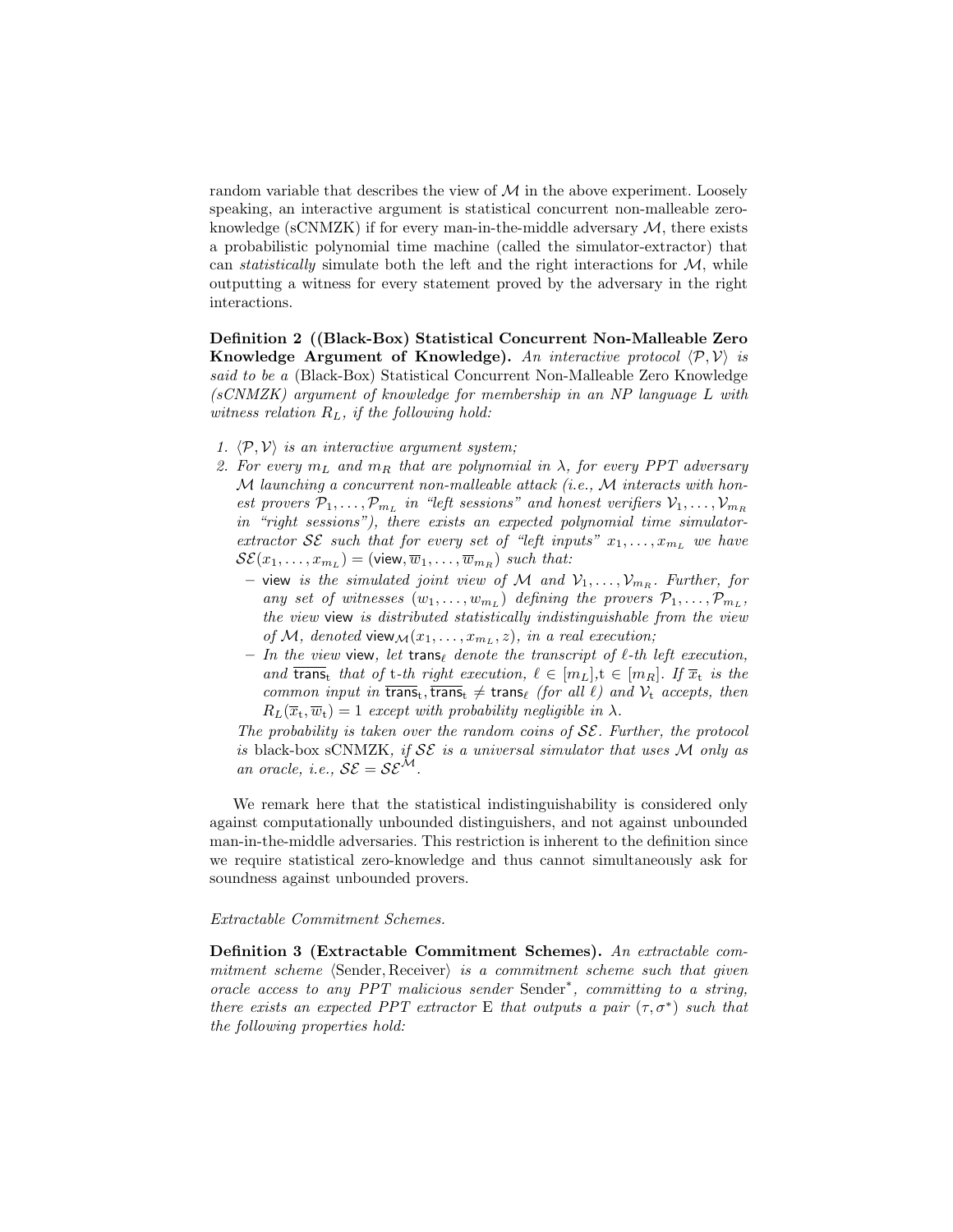Simulatability. The simulated view  $\tau$  is identically distributed to the view of Sender<sup>\*</sup> (when interacting with an honest Receiver) in the commitment phase.

Extractability. the probability that  $\tau$  is accepting and  $\sigma^*$  correspond to  $\bot$  is at most  $1/2$ . Moreover if  $\sigma^* \neq \perp$  then the probability that Sender<sup>\*</sup> opens  $\tau$  to a value different than  $\sigma^*$  is negligible.

**Lemma 1.** [15] Com<sub>nm</sub> is an extractable commitment scheme.

As shown in [15],  $\text{Com}_{nm}$  is an extractable commitment scheme. This is in fact the core property of the scheme that is relied upon in proving its non-malleability in [8, 15].

Extractable Mixed Robust Non-Malleable Commitments w.r.t. 1-Round Protocols. In our protocol we make use of a special kind of commitment scheme, that we call a extractable mixed robust non-malleable commitment scheme. These are basically the mixed commitment schemes introduced by Damgård and Nielsen [6] that are also non-malleable (or robust) not only w.r.t. themselves but also w.r.t. 1-round protocols and also extractable.

We shall first discuss how we get mixed non-malleable commitments, and then at the end, we shall discuss how we also get mixed non-malleable commitments that are also robust w.r.t. 1-round protocols.

Intuitively, a mixed non-malleable commitment scheme is a commitment scheme that is parameterized by a string srs in such a way that if srs is from some specific distribution, then commitment scheme is SH, and if srs is from another specific indistinguishable distribution, then the scheme is non-malleable. We require that both the distributions be efficiently samplable. When srs is randomly sampled (from the dominion over which both the distributions are defined), we would require that srs is such that with all but negligible probability the scheme is SH. We denote such a scheme by NMMXCom<sub>srs</sub>. More formally:

Definition 4 (Mixed Non-Malleable Commitments). A commitment scheme is said to be a mixed non-malleable commitment scheme if it is parameterized by a string srs and if there exist two efficiently samplable distributions  $\mathcal{D}_1, \mathcal{D}_2,$ such that,  $\mathcal{D}_1 \approx_c \mathcal{D}_2$ , and if srs  $\leftarrow \mathcal{D}_1$  then the commitment scheme is SH and if  $\mathsf{ss} \leftarrow \mathcal{D}_2$  then the commitment scheme is non-malleable. Furthermore,  $|\text{Supp}(\mathcal{D}_2)|/|\text{Supp}(\mathcal{D}_1)| = \text{negl}(\lambda).$ 

Below, we show how to construct such a scheme. At a high level, we achieve this by using a *mixed commitment scheme* which, roughly speaking, is a commitment scheme parameterized by a string srs in such a way that if srs is from some specific efficiently samplable distribution, then commitment scheme is SH, and if srs is from another specific indistinguishable efficiently samplable distribution, then the scheme is SB. We denote such a scheme by  $MXCom<sub>srs</sub>$ . More formally:

Definition 5 (Mixed Commitments). A commitment scheme is said to be a mixed commitment scheme if it is parameterized by a string srs and if there exist two efficiently samplable distributions  $\mathcal{D}_1$ ,  $\mathcal{D}_2$ , such that,  $\mathcal{D}_1 \approx_c \mathcal{D}_2$ , and if srs  $\leftarrow$  $\mathcal{D}_1$  then the commitment scheme is SH and if  $\mathsf{ss} \leftarrow \mathcal{D}_2$  then the commitment scheme is SB. Furthermore,  $|\text{Supp}(\mathcal{D}_2)|/|\text{Supp}(\mathcal{D}_1)| = \text{negl}(\lambda)$ .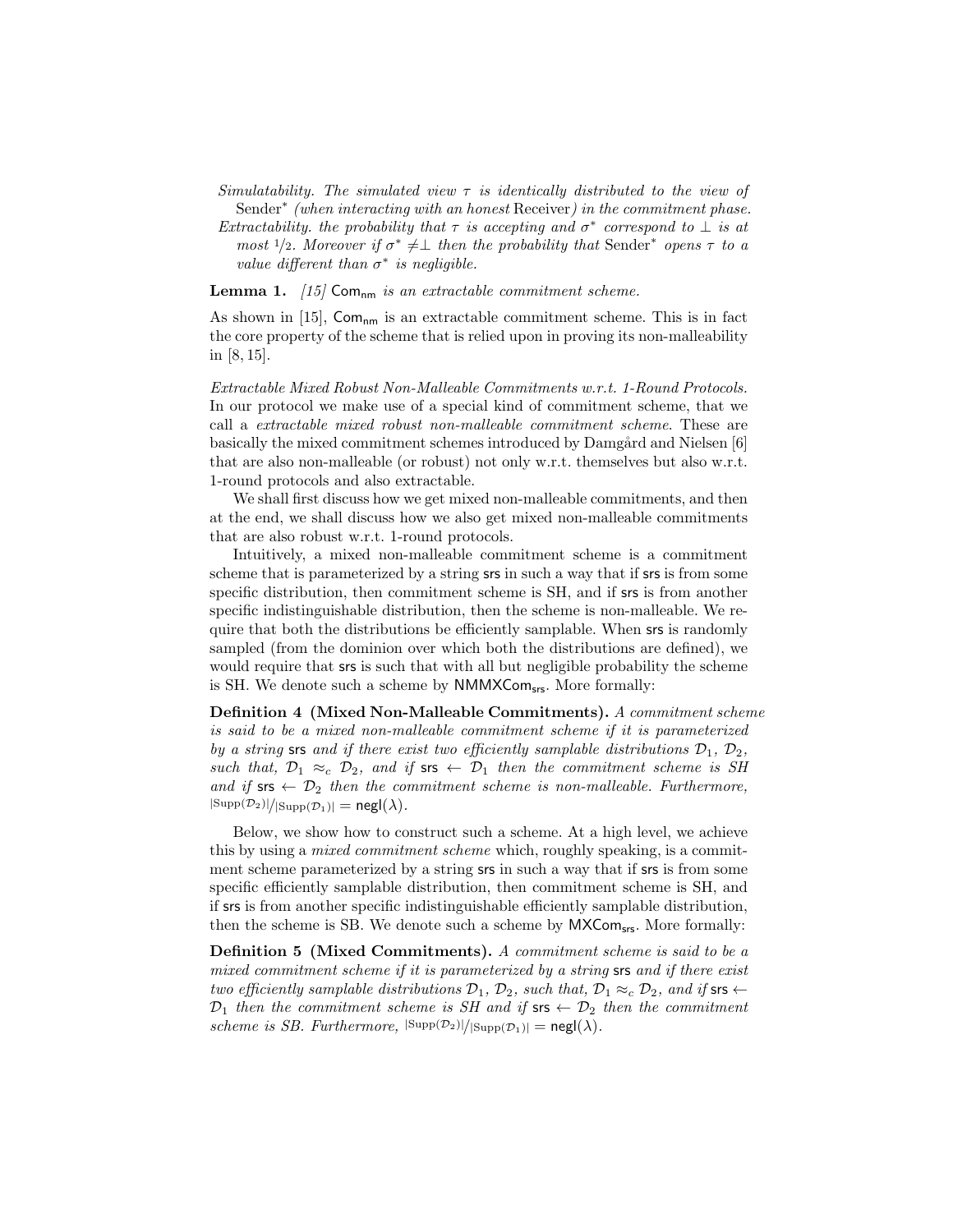In  $[6]$ , Damgård and Nielsen gave two constructions of mixed commitment schemes, one based on one based on the Paillier cryptosystem and the other based on the Okamoto-Uchiyama cryptosystem. For concreteness, we provide a construction below based on  $\Sigma$ -protocols and that builds on previous ideas presented in  $[5, 3, 4]$ .

Constructing Mixed Commitments. Let us first describe how to construct a mixed commitment scheme. The idea is to have  $\mathcal{D}_1$  be uniform over  $\{0,1\}^{\text{poly}(\lambda)}$ and  $\mathcal{D}_2$  be uniform over a pseudorandom language L (as per Definition 1) with a Σ-protocol (i.e., public-coin 3-round special-sound special honest-verifier zeroknowledge proof system). Then, to commit to a value  $\beta$ , sender would first run the simulator of the  $\Sigma$ -protocol for the statement that srs  $\in L$  such that the simulated proof has  $\beta$  as the challenge; let  $(\alpha, \beta, \gamma)$  be the simulated proof. Then the commitment would just be  $\alpha$ . The opening would be  $\gamma$ .

Observe that if srs  $\notin L$ , then for any  $\beta$  there is only one accepting  $(\alpha, \beta, \gamma)$ , making the scheme parameterized by this srs to be SB. Furthermore, with srs sampled uniformly at random from  $\{0,1\}^* \setminus L$ , we will also be able to argue that the resulting scheme is CH. On the other hand, if  $\mathsf{ss} \in L$ , then, for every  $\alpha$  (in its valid domain as defined by the *Σ*-protocol), there exists  $\gamma'$  for every  $\beta'$  such that  $(α, β', γ')$  is an accepting transcript. This implies that there exists an opening of  $\alpha$  to any  $\beta'$ . This makes the scheme SH. Furthermore, with srs sampled uniformly at random from  $L$ , it shall hold for any PPT machine that it can only run the simulator and it is infeasible for the machine to open  $\alpha$  to also any  $\beta' \neq \beta$  (with some  $\gamma'$  as an opening), assuming special-soundness of the *Σ*-protocol (Otherwise, one could extract the witness from  $(\alpha, \beta, \gamma, \beta', \gamma')$ ). This makes the system only computationally binding. In detail:

Mixed Commitment from  $\Sigma$ -protocol. Let  $R_L$  be a hard relation for a pseudorandom language L i.e.,  $L = \{ \textsf{srs} \in \{0,1\}^\lambda \mid \exists w : R_L(\textsf{srs}, w) = 1 \}$  and  $L \approx_c U_\lambda$ . Consider a  $\Sigma$ -protocol for the above language L. The special honest-verifier zero-knowledge property of the  $\Sigma$ -protocol implies existence of a simulator S that on input the instance srs, a string  $\beta$  and a randomness r, outputs a pair  $(\alpha, \gamma)$  such that (srs,  $\alpha, \beta, \gamma$ ) is computationally indistinguishable from a transcript (srs,  $\alpha$ ,  $\beta$ ,  $\gamma$ ) played by the honest prover when receiving  $\beta$  as challenge.

The commitment scheme played by sender  $C$  and receiver  $R$  that we need goes as follows.

- **Shared Random String:** A random string  $\mathsf{ss} \in \{0,1\}^{\lambda}$  is given as a common input to both the parties;
- **Commitment Phase:** We denote the commitment function by  $MXCom<sub>srs</sub>(·;·)$ and to commit to a string  $\beta \in \{0,1\}^{\lambda}$ :
	- 1. C runs the *Σ*-protocol simulator  $S(\text{ss}, \beta, r)$  to obtain  $(\alpha, \gamma)$ ;
	- 2. C sends  $\alpha$  to R;

**Decommitment Phase:** To open  $\alpha$  to  $\beta$ :

- 1. C sends  $(\beta, \gamma)$  to R;
- 2. R accepts if  $(srs, \alpha, \beta, \gamma)$  is an accepting transcript for the *Σ*-protocol.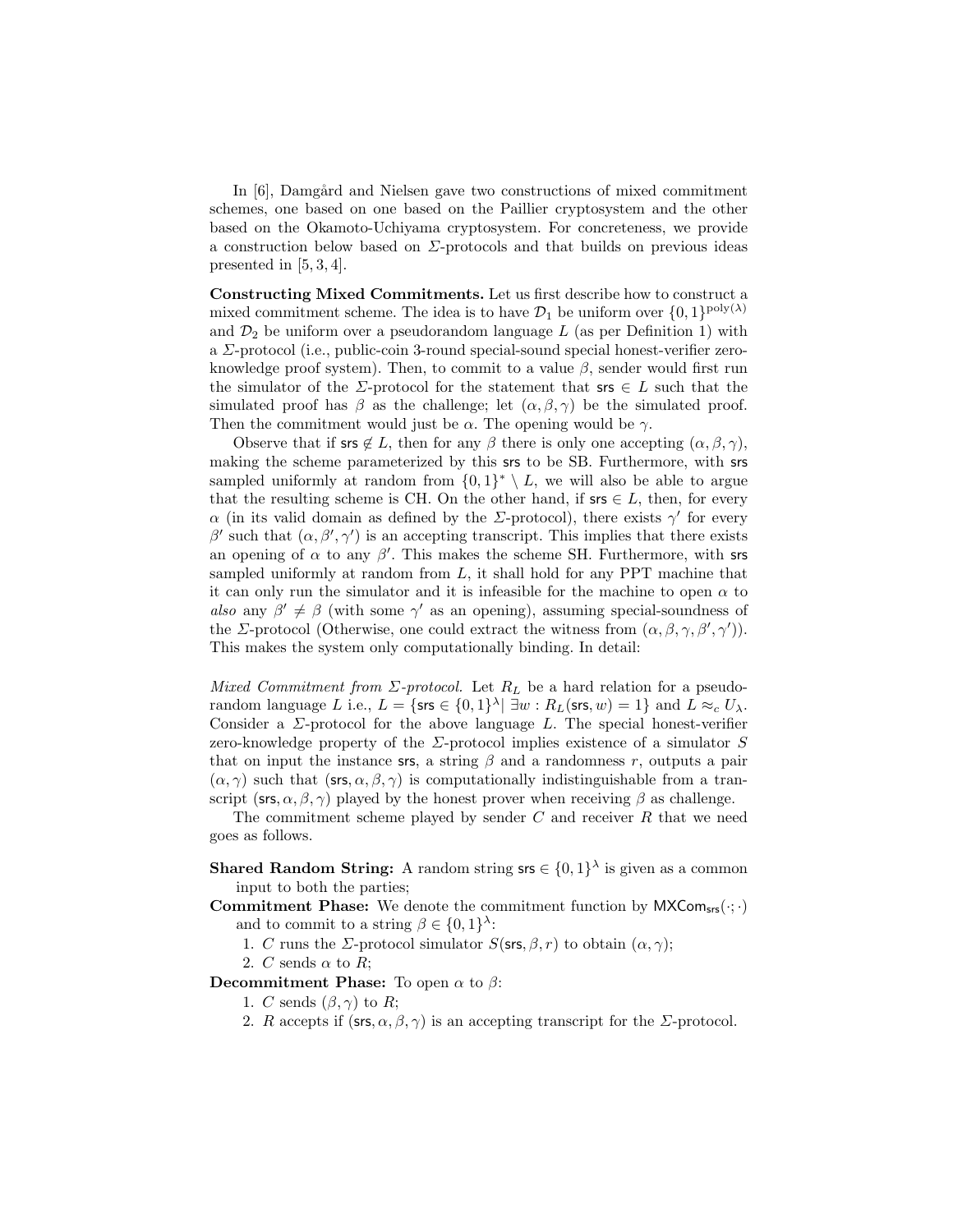If  $\mathsf{Srs} \in L$ , then the commitment is computationally binding (since, with two openings one gets two accepting conversations for the same  $\alpha$ , and from the special-soundness property of the  $\Sigma$ -protocol one can extract the witness) and statistically hiding (which is directly implied by perfect completeness of the  $\Sigma$ protocol; i.e., for any  $\alpha$  output as the first message by the simulator – for any  $\beta$  as the challenge – for every  $\beta'$ , given the witness, one can efficiently compute a final message  $\gamma'$  such that the verifier accepts). If srs  $\notin L$  the commitment is statistically binding (since, for any  $\alpha$ , there exists at most one  $\beta$  that makes R accept the decommitment, as there is no witness for  $\mathsf{ss} \in L$  and two accepting transcripts  $(\alpha, \beta, \gamma)$ ,  $(\alpha, \beta', \gamma')$  with  $\beta \neq \beta'$  implies a witness owing to the specialsoundness property of the  $\Sigma$ -protocol) and computationally hiding (since, if on input  $\alpha$ , one can guess  $\beta$  efficiently, then this can be used to decide whether or not srs  $\in L$ , a contradiction).

While there are many instantiations for  $L$ , we shall work with the following simple one. Define  $L = \{(g_1, g_2, g_3, g_4) \in \mathbb{G}^4 | \exists a, b : a \neq b \land g_1^a = g_2 \land g_3^b = g_4\}$ with  $\mathbb G$  being a prime order group, where DDH is believed to be hard. That is,  $L$  is the language of non-DDH triplets. Note that in this case if srs is chosen uniformly at random from  $\mathbb{G}^4$  the commitment is statistically hiding with overwhelming probability (most strings are not DDH triplets).

Relaxing the assumption. Another example for  $L$  is the following language: let  $(G, E, D)$  be a *dense* cryptosystem (i.e., valid public keys and ciphertexts can be easily extracted from random strings). The language  $L$  is:

 $L = \{(pk_0, pk_1, c_0, c_1) | \exists r_0, r_1, m_0, m_1, s_0, s_1 : m_0 \neq m_1, (pk_0, sk_0) \leftarrow G(1^k, r_0),$  $c_0 = E_{pk_0}(m_0, s_0), (pk_1, sk_1) \leftarrow G(1^k, r_1), c_1 = E_{pk_1}(m_1, s_1))\}.$ 

Also in this case most strings are in the language, while the simulator can choose a string not in the language (i.e., with  $m_0 = m_1$ ).

Moreover, we can plug this mixed commitment MXCom in a zero-knowledge protocol in the SRS model NMMXCom, so that when srs is a random DDH triple, the zero-knowledge protocol is a proof (i.e., statistically sound) and computational zero-knowledge, while when the srs is a random non-DDH triple then the zero-knowledge protocol is statistical zero-knowledge (and computationally sound). For eg., an implementation of Blum's protocol by using MXCom as commitment scheme when the prover commits to the permuted adjacency matrices gives us a computational zero-knowledge proof-of-knowledge (ZKPoK, for short) if srs of the MXCom commitment used is a random DDH tuple and a statistical zero-knowledge argument-of-knowledge (ZKAoK, for short) if the srs is a random non-DDH tuple.

Constructing Mixed Non-Malleable Commitments. As mentioned earlier, we show how to construct a mixed non-malleable commitment scheme by using a mixed commitment scheme. For concreteness, we shall work with the mixed commitment scheme MXCom described earlier. To thus recall, by the construction of MXCom, our mixed non-malleable commitment scheme will be non-malleable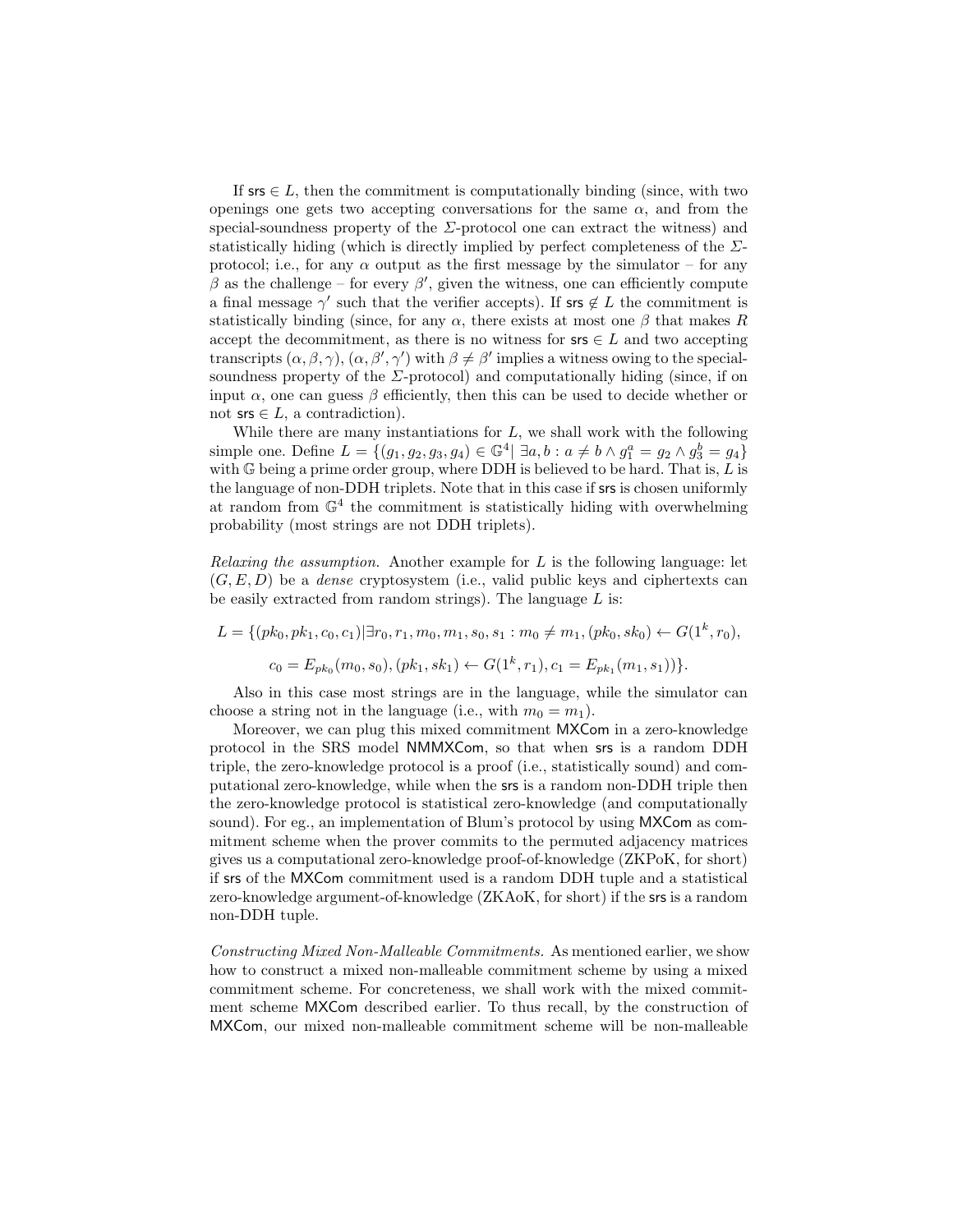when srs is a random DDH tuple and, is statistically hiding and computationally binding when srs is a random non-DDH tuple.

Our scheme NMMXCom<sub>srs</sub> is described as follows. At a high level, our approach is to slightly modify the DDN non-malleable commitment scheme in [8]. In fact, we shall describe our modification by considering the concurrent nonmalleable commitment scheme that appears in [15] (whose analysis of nonmalleability is similar to that of the DDN commitment and is simpler). The protocol in [15] is in fact non-malleable w.r.t. any arbitrary protocols of logarithmic round-complexity, a property that is called  $log(\lambda)$ -robust non-malleability. This is one of the properties which will be of a crucial use to us and we shall elaborate on this property shortly. In fact, we only need 1-robust non-malleability. The scheme of [15] is described below.

```
Common Input : An identifier ID \in \{0,1\}^L, where L = \text{poly}(\lambda). Define
    \ell := \log(L) + 1.Input for Sender : A string V \in \{0,1\}^{\lambda}.
     Sender \leftarrow Receiver: Sender chooses V_1, V_2, \ldots, V_L \leftarrow \{0, 1\}^{\lambda} such that
          V_1 \oplus V_2 \oplus \ldots \oplus V_L = V. For each i \in [L], run Stage 1 and Stage 2 in
          parallel with v := V_i and id = (i, \text{ID}_i), where ID<sub>i</sub> is the i-th bit of ID.
Stage 1 :
     Sender \leftarrow Receiver: Receiver samples x \leftarrow \{0,1\}^{\lambda}, computes y = f(x),
          and sends s to Sender. Sender aborts if y is not in the range of f.
     Sender \rightarrow Receiver: Sender chooses randomness \leftarrow \{0,1\}^{\lambda} and sends
          c = \textsf{Com}_{sb}(v; \textsf{randomness}).Stage 2 :
     Sender \rightarrow Receiver: 4\ell special-sound W\mathcal{I} proofs of the statement:
          either there exists values v, randomness such that c = \text{Com}_{sb}(v; \text{randomness})or there exists a value x such that y = f(x)with 4\ell WI proofs in the following schedule:
           For j = 1 to \ell do: Execute design<sub>id<sub>j</sub></sub> followed by design<sub>1-idj</sub>.
```
Fig. 1.  $O(log(\lambda))$ -round Non-Malleable Commitment of [15]

At a high level, the protocol of the sender who wishes to commit to some value  $v$  proceeds as follows. To catch the core of the intuition, we describe here a simplified version of the protocol while ignoring the currently unnecessary details (such as parallel repetitions, etc.); later in the formal description, we shall present the original protocol of [15]. The sender proceeds as follows. In the first stage, upon receiving an output of a one-way function from the receiver, commit to v using a statistically binding commitment scheme  $Com<sub>sb</sub>$ . In the second stage, engage in  $log(\lambda)$  (special-sound)  $\mathcal{W} \mathcal{I}$  proofs of knowledge of either the value committed to using  $Com_{sb}$  or of a pre-image of the one-way function output sent by the receiver. (The number of  $\mathcal{W} \mathcal{I}$  proofs is logarithmic in the length of the identities of the senders; hence, it is considered to be  $log(\lambda)$  in general). We note here that a special-sound  $\mathcal{W} \mathcal{I}$  proof can be instantiated by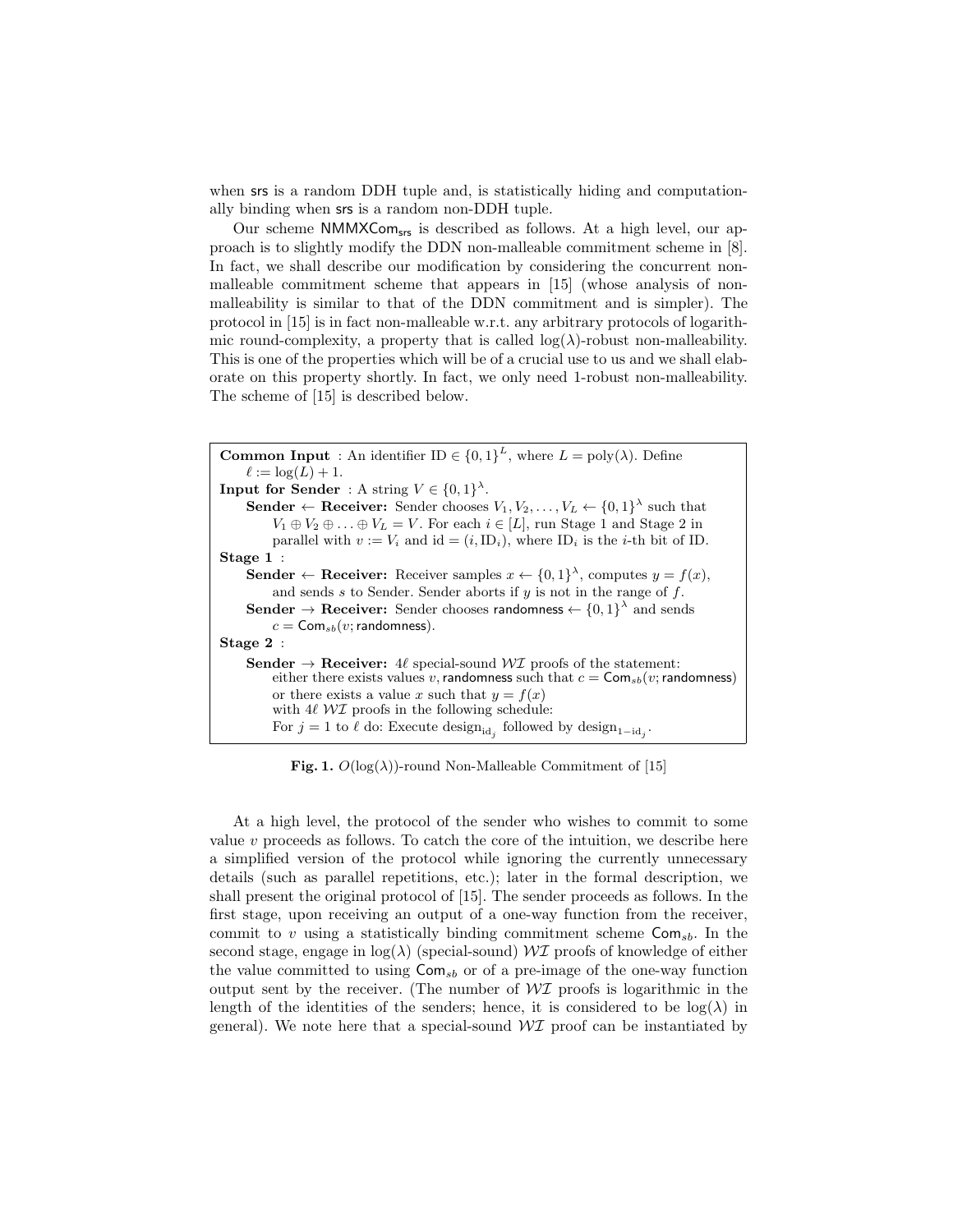using Blum's Hamiltonicity protocol, wherein the commitment sent by the  $W\mathcal{I}$ prover in this protocol is SB.

Now to construct the mixed non-malleable commitment, the idea is to replace the SB commitment  $Com_{sb}$  of the first stage and the SB commitment within the Blum's Hamiltonicity protocol (where both the commitments are given by the sender to the receiver) with the mixed commitment  $MXCom<sub>ss</sub>$ . We shall analyze the properties of the resulting commitment scheme, denoted by NMMXCom<sub>srs</sub>, below.

Recall that if srs is a random DDH tuple, then MXCom<sub>srs</sub> is SB and CH. Under this case, the resulting scheme would have the properties identical to the original scheme of [18]; namely it is SB, CH, and non-malleable. On the other hand, if srs is a random non-DDH tuple, then  $MXCom<sub>srs</sub>$  is SH and CB. This would render the the resulting scheme to be SH (owing to the SH property of the commitment scheme in the first phase and witness-indistinguishability of the Hamiltonicity protocol that is instantiated with SH commitment) and CB (owing to the computational binding property of the commitment scheme in the first phase; this is due to the fact that decommitment of the scheme in [15] is simply an opening of the commitment of the first phase). In fact, if srs is a random string, then it is a non-DDH tuple with all but negligible probability. Hence, we also have that when srs is a random string,  $MXCom<sub>srs</sub>$  is SH and CB with all but negligible probability. For future reference, we shall bookmark this into the following proposition.

**Proposition 1.** If srs is a uniform DDH tuple, then  $MXCom_{srs}$  is  $SB$ ,  $CH$ , and non-malleable. If srs is a uniform random string, then  $MXCom_{srs}$  is SH and CB.

Robustness w.r.t. 1-Round Protocols of the Mixed Non-Malleable Commitments. Recall that we modified the [15] non-malleable commitment scheme that is robust w.r.t. 1-round protocols to get mixed non-malleable commitment scheme. It turns out that the modified scheme still retains robust w.r.t. 1-round protocols. Here, we only give a high-level description of the reason behind this fact as this can be easily verified. The reason is that robustness of the non-malleable commitment scheme in Figure 1 is proved in [15] by relying only upon the structure (the 'designs', in particular) of the commitment scheme in Figure 1. In particular, this proof does not rely upon the specifics of the underlying commitment scheme. Now recall that the only modification we introduced in the robust non-malleable commitment scheme of [15] to get a mixed non-malleable commitment scheme is the following. Instead of using any underlying commitment scheme, we used a mixed commitment scheme. Thus, the scheme continues to be non-malleable commitment scheme robust w.r.t. 1-round protocols even when the underlying commitment schemes are mixed commitments.

Non-Malleability of NMMXCom<sub>srs</sub> w.r.t. Com<sub>nm</sub>. Another property of NMMXCom<sub>srs</sub> that we need is the following. Let  $\mathsf{Com}_{nm}$  be the NMCom commitment robust w.r.t. 1-round protocol. We shall argue below that NMMXCom<sub>srs</sub> is non-malleable w.r.t. Com<sub>nm</sub>.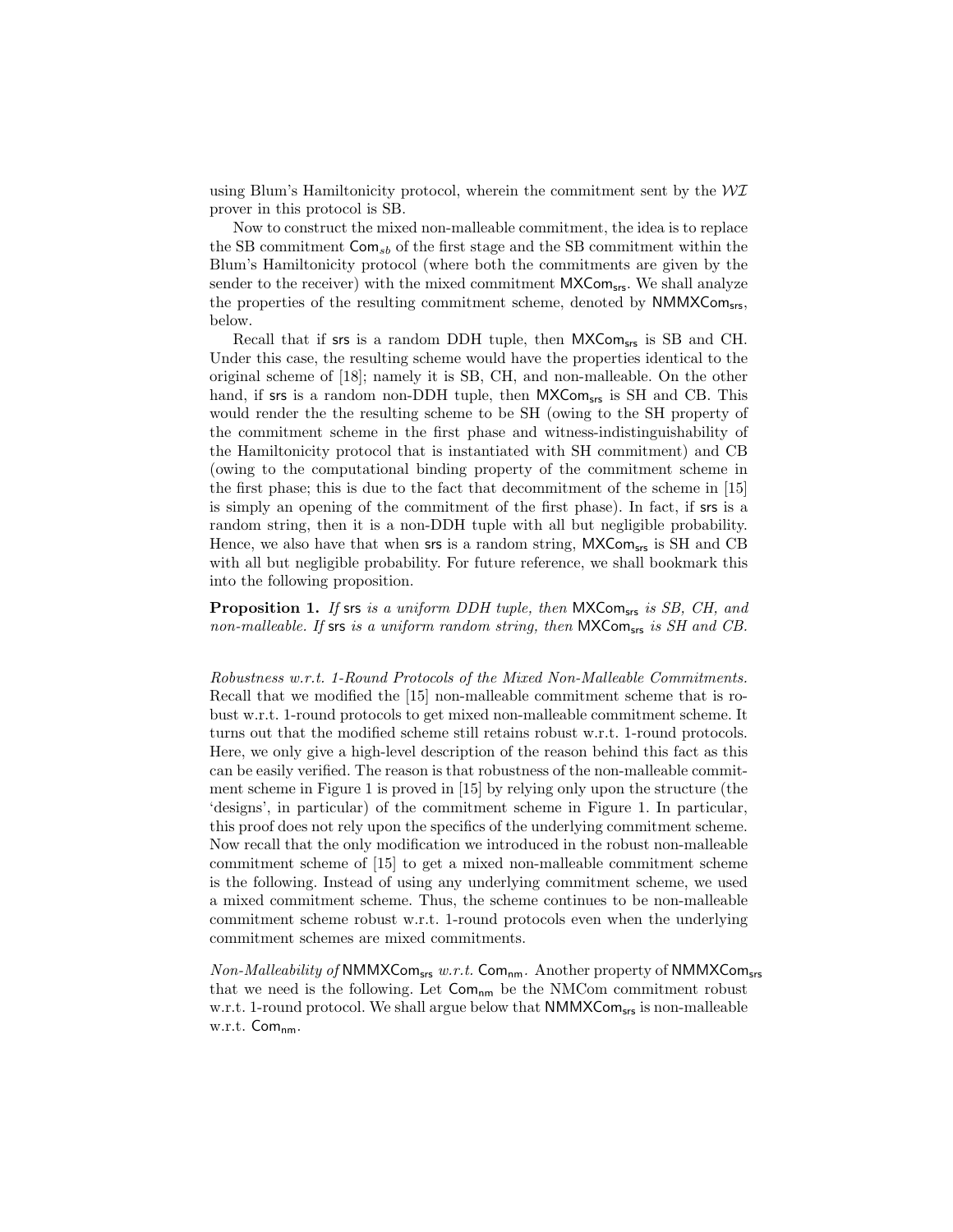**Proposition 2.** The non-malleable commitment NMMXCom<sub>sts</sub> is robust w.r.t. the non-malleable commitment  $Comm.$ 

Proof sketch. Essentially, the proof is exactly the same as the proof of non-malleability of the non-malleable commitment scheme of [15] presented in Figure 1. We argue this here next. Consider a MiM adversary against nonmalleability of NMMXCom<sub>srs</sub> that executes a Com<sub>nm</sub> session on the left by playing the role of the receiver and a NMMXCom<sub>srs</sub> session on the right by playing the role of a sender. The key technique in proving non-malleability in [8, 18, 15] is to show that, immaterial of the way a MiM adversary interleaves the left and right commitments, there exists at least one  $\mathcal{W} \mathcal{I}$  proof (within some design) on the right session such that it is 'safe' to rewind the MiM adversary for this proof; by 'safe', we mean that rewinding the MiM adversary at this point can be done without rewinding the external sender on the left. (Recall that to rewind a  $W\mathcal{I}$ proof is to rewind to the point between the first and the second message of the proof). To then understand what  $\mathcal{W} \mathcal{I}$  proof qualifies to be safe to rewind, we begin by giving a high level idea of when a proof does not qualify to be safe. Consider any WI proof  $(\alpha_{\rm r}, \beta_{\rm r}, \gamma_{\rm r})$  on the right. If it is trying to use and 'maul' some  $\mathcal{W} \mathcal{I}$  proof  $(\alpha_1, \beta_1, \gamma_1)$  on the left, then the right proof is positioned in time with respect to the left one as shown in Figure 2. Observe that rewinding such a proof on the right with a new challenge may make the MiM adversary send a new challenge for the left proof too asking for a new response which tantamounts to rewinding the sender on the left. [8, 18, 15] provide a characterization for the  $W\mathcal{I}$ proofs on the right that qualify as safe for being rewound; however, the details of this characterization itself will not be important to us; the core argument in proving non-malleability in [8, 18, 15] is an argument that, immaterial of the way a MiM adversary interleaves the left and right commitments, there exists a  $\mathcal{W} \mathcal{I}$ proof on the right that is safe to rewind. This is so owing to the fact that the adversary can use only one proof on the left for every proof on the right and to the fact that there are exactly the same number of proofs on the left and the right. This would imply that if the left and the right identities are distinct (at least at one bit position), then at proofs corresponding to this bit position, design<sub>0</sub> on the left 'matches up' with design<sub>1</sub> on the right, depicted in Figure 2. With a closer look at this interleaving, it can be easily derived that at least one of the  $W\mathcal I$  proofs within this design<sub>1</sub> on the right is safe to be rewound.

We first observe that the only way  $NMMXCom<sub>srs</sub>$  differs from  $Com<sub>nm</sub>$  in Figure 1 is that a specific kind of commitment, namely, a mixed commitment is used to instantiate the underlying commitments used in building  $\text{Com}_{nm}$  in Figure 1. Next, we observe that non-malleability of the commitment scheme NMMXComs is mainly due to the structure (or designs) of the  $W\mathcal{I}$  proofs, and the same arguments on interleaving and safety of rewinding would hold even if the left commitment is under an  $\mathsf{Com}_{nm}$  session.  $\Box$ 

We remark that in fact the non-malleable commitments NMMXCom<sub>srs</sub> and  $\mathsf{Com}_{nm}$  are robust w.r.t. each other by the same arguments as above. However, it suffices for us that NMMXCom<sub>srs</sub> is robust w.r.t. Com<sub>nm</sub>.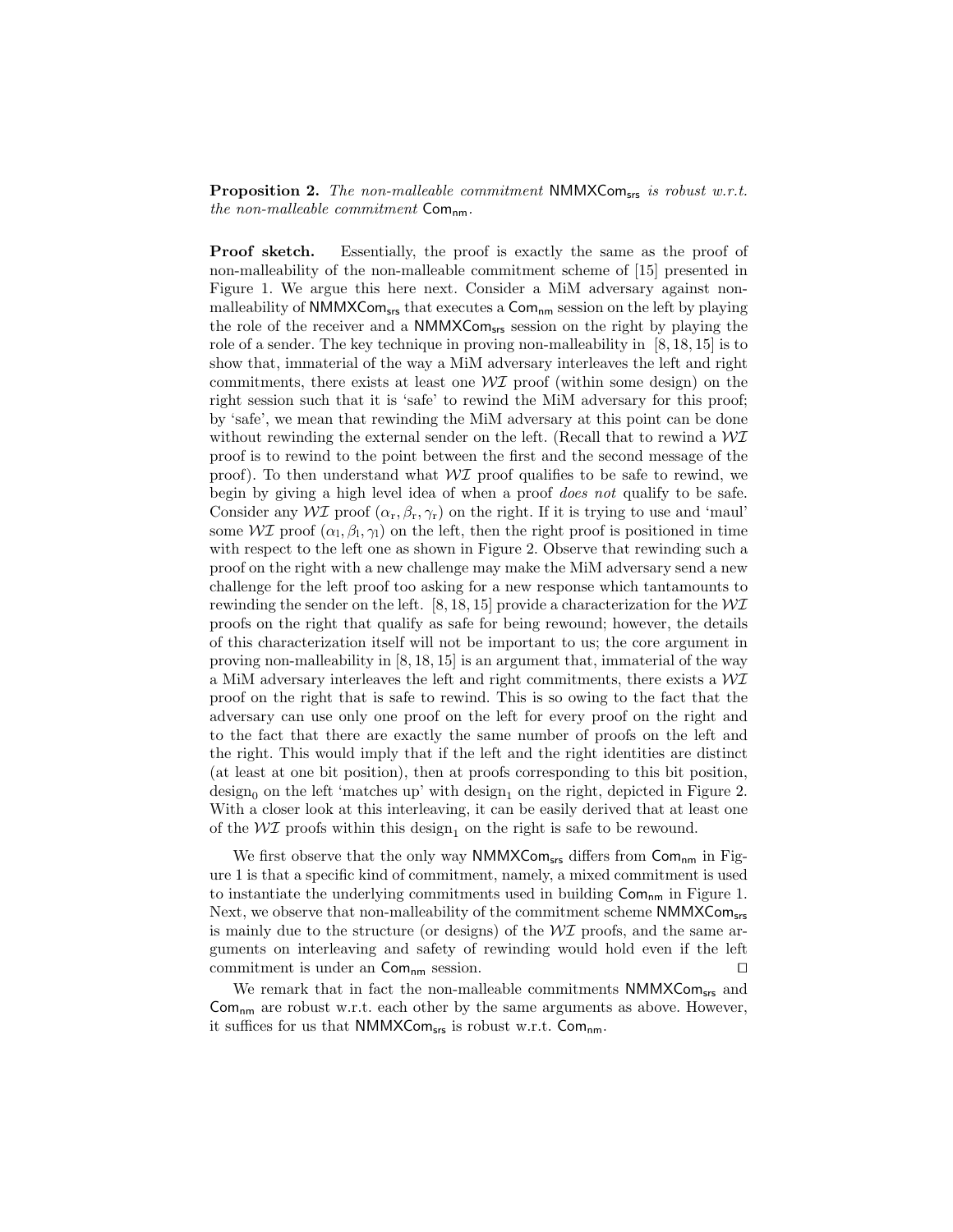

Fig. 2. Prefix (until the dotted line) that is not a safe point.



Fig. 3. A design<sub>0</sub> matches up with design<sub>1</sub>.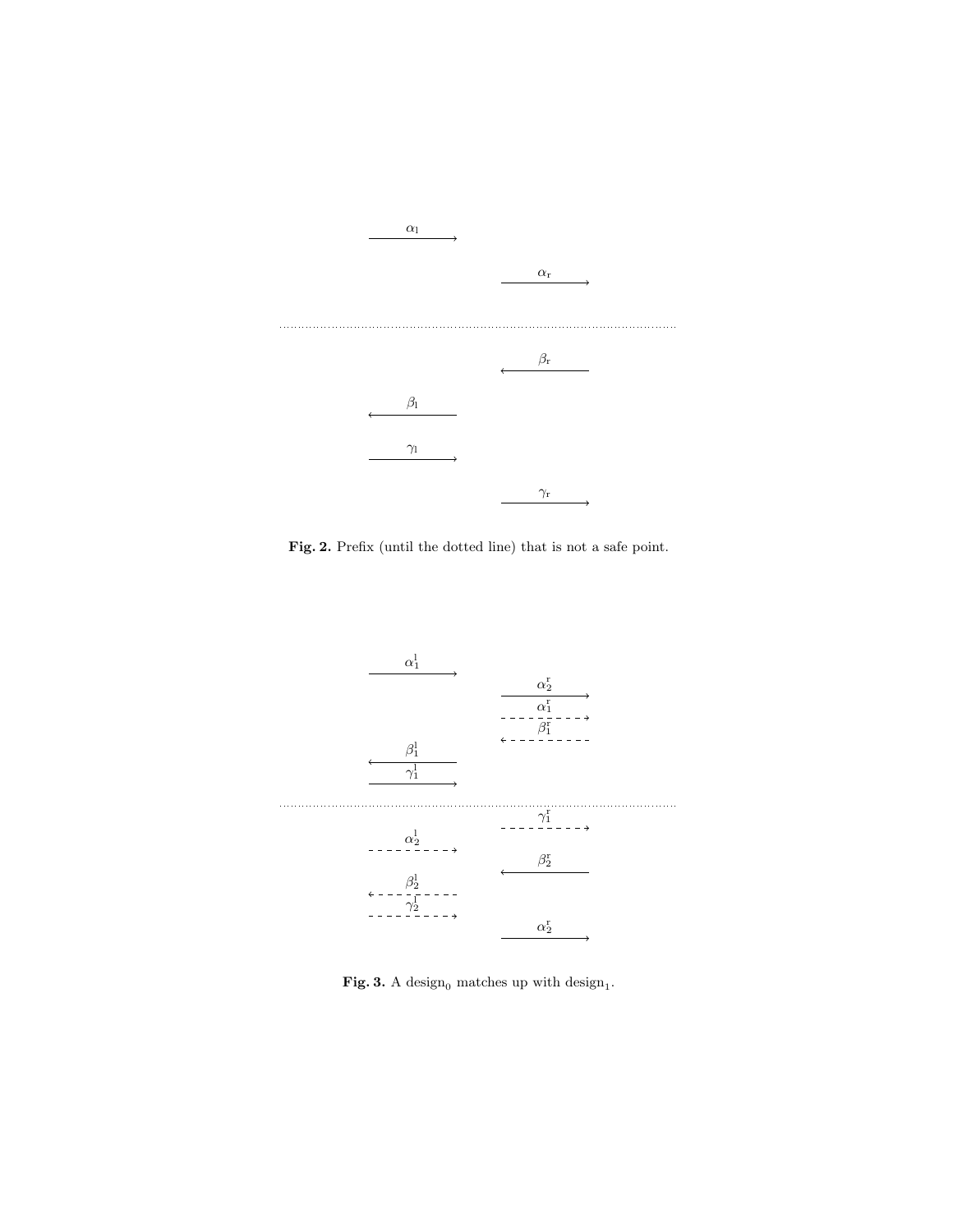Concurrently Extractable Commitment Schemes. Concurrently extractable commitment (CECom) schemes consist of committing using the PRS preamble, and decommitting by opening all the commitments within the preamble [24]. Roughly speaking, the preamble consists of the sender committing to multiple shares of the value to be committed; then the receiver, in multiple rounds, would challenge the sender to open a subset of them in such a way that the opened shares do not reveal the committed value, but this would somehow facilitate consistency checks as shown in [24, 20].

A challenge-response pair in the preamble is called a 'slot'. [20] formalized concurrent extractability and showed that the PRS preamble satisfies it if the number of slots therein is  $\omega(\log(\lambda))$ . We denote a CECom commitment that is SB by  $\mathsf{CECom}_{sb}$ , the one that is SH by  $\mathsf{CECom}_{sh}$ .

Robust Concurrent Extraction. In [24], Prabhakaran et al. demonstrated an extraction procedure by which, for an adversary Sender<sup>∗</sup> that executes multiple concurrent sessions of CECom commitments, commitment information (commitment value and randomness) for each session can be extracted in polynomial time before the corresponding commitment phase is completed.

In [11], Goyal et al. extended the technique of [24] and showed how to perform efficient extractions of CECom commitments when an adversary Sender<sup>\*</sup>, besides concurrently performing CECom commitments, also interacts with an 'external' party  $B$  in some arbitrary protocol  $\Pi$ . This setting now additionally requires that the extraction procedure rewinds the adversary Sender<sup>∗</sup> in a way that  $B$  does not get rewound in the process. This is achieved in [11] by building a robust concurrent simulator (or just 'robust simulator') RobustSim that interacts with both a robust concurrent adversary, which commits to multiple CECom commitments, and an external party  $B$ , with which it runs some arbitrary protocol  $\Pi$ . For every CECom commitment that is successfully completed, Goyal et al. show that, the robust concurrent simulator – without rewinding the external party – extracts a commitment information, with all but negligible probability. [11] present this result as the Robust Extraction Lemma which informally states that if  $\ell_{external} = \ell_{external}(\lambda)$  and  $\ell_{cecom} = \ell_{cecom}(\lambda)$  denote the round complexities of  $\Pi$  and the CECom commitment, respectively, the Lemma guarantees the following two properties for RobustSim:

- RobustSim outputs a view whose statistical distance from the adversary's view is at most  $2^{-(\ell_{cecom}-\ell_{external}\cdot \log(T(\lambda)))}$ , where,  $T(\lambda)$  is the maximum number of total CECom commitments by the adversary.
- RobustSim outputs commitment information for every CECom commitment sent by the adversary with an assurance that the external party B of protocol  $\Pi$  is not rewound.

# 3 Statistical Concurrent Non-Malleable Zero-Knowledge

We start by giving an intuition behind the design of our protocol. In [1], Barak et al. gave a construction of a computational CNMZK argument of knowledge.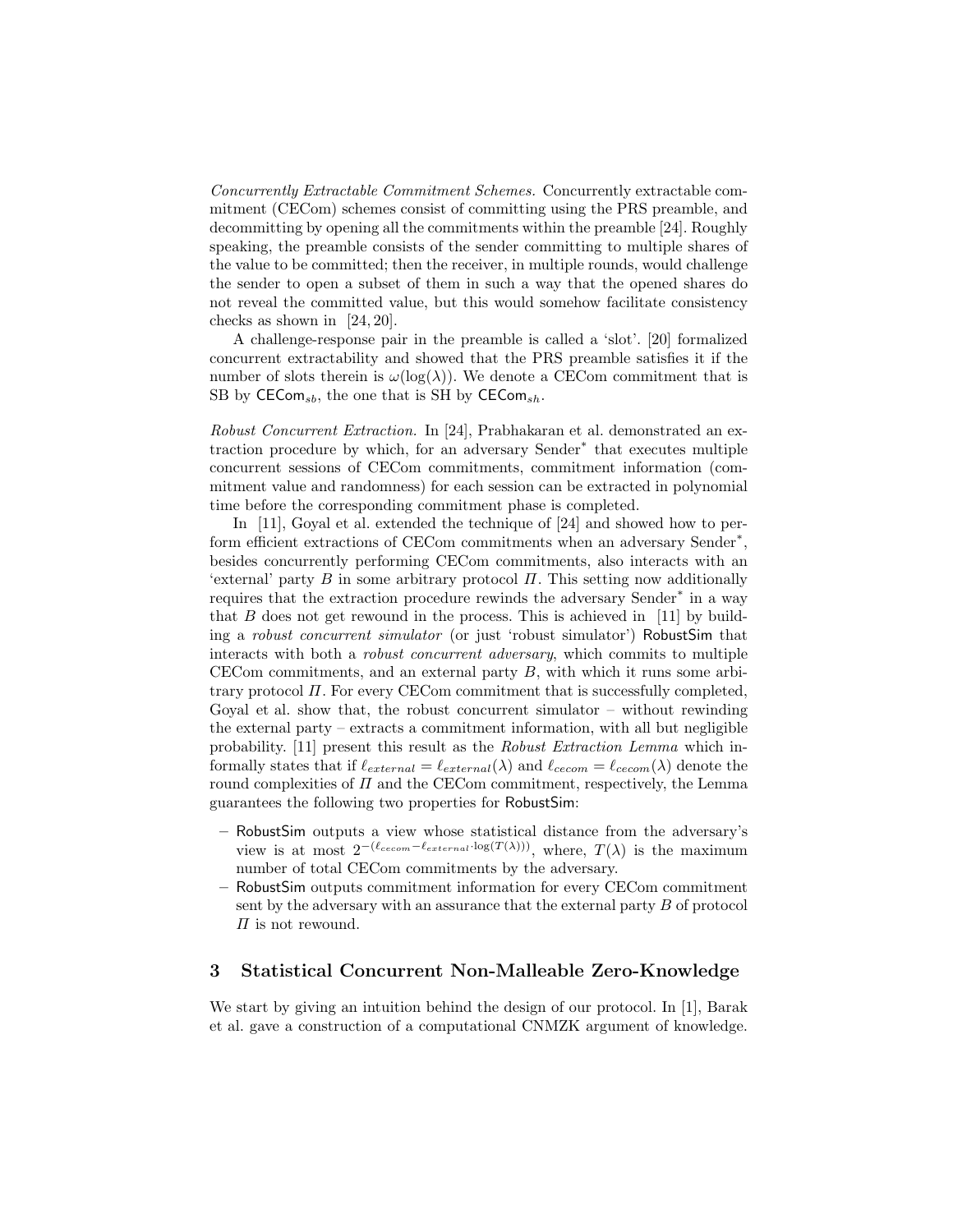The simulation for this protocol was restricted to be only computational due to the following reason. In their protocol, one of the messages sent by the prover is a non-malleable commitment to a valid witness. Since the non-malleable commitment is SB, and the simulator, unlike an honest prover, does not use a valid witness in this non-malleable commitment, the simulated view was only computationally indistinguishable from the real-world view of a MiM adversary. It will be quite relevant for us to note that the non-malleable commitment being SB was crucially used in the proof of concurrent non-malleability of their protocol, therefore it is not possible to replace the above commitment scheme with a statistically hiding non-malleable commitment. More specifically, the proof would begin with the real-world view and through a series of hybrids would move towards the simulated view. In some certain hybrid along the way there would be introduced PRS rewindings to facilitate simulation. Given such a hybrid that performs PRS rewindings, it would be difficult to establish that one can extract a value out of the non-malleable commitment and that the extracted value is a valid-witness. The difficulty here is in ensuring that the PRS rewindings would not interfere with the non-malleable commitment on which the NMCom extractor is run. The idea in their proof instead was to first prove for the realworld view itself that the value committed in the NMCom commitment is a valid witness, and then make transitions to hybrids by introducing PRS rewindings. The point to be noted here is that it was crucial in their proof that the nonmalleable commitment is a statistically binding commitment, so that they could put forth arguments on the values committed in it. With this, since introducing PRS rewindings would only bias the distribution of the view output by at most a negligible amount, their proof boiled down to proving that the value committed in the NMCom commitment does not adversely change as we move across various hybrids. Now, since we began with a hybrid where the values committed were valid witnesses, the values committed in the NMCom commitments after the PRS rewindings too are valid witnesses by non-malleability (and in particular statistical binding) of the commitment scheme.

Our idea begins from noticing that statistical binding of the NMCom commitment is crucial in proving extractability of valid witnesses and not important in simulating the view of the adversary. So the core idea is to somehow ensure that when we prove the indistinguishability of the simulation, the commitment scheme is statistically hiding. Instead, when we need to argue that the distribution of the extracted message does not change, then the commitment should be statistically binding. With this being the crux of our idea, the way we shall execute it is via what we call 'mixed non-malleable commitments'. Intuitively, a mixed non-malleable commitment scheme is associated with two efficiently samplable, computationally indistinguishable distributions, and every commitment is parameterized by some string. Furthermore, one of the distributions is such that if the string is uniformly sampled from this distribution then the commitment is SH and CB; on the other hand, a commitment that is parameterized by a string that is uniformly sampled from the other distribution is SB and CH. Given such a commitment scheme, our protocol basically is an instantiation of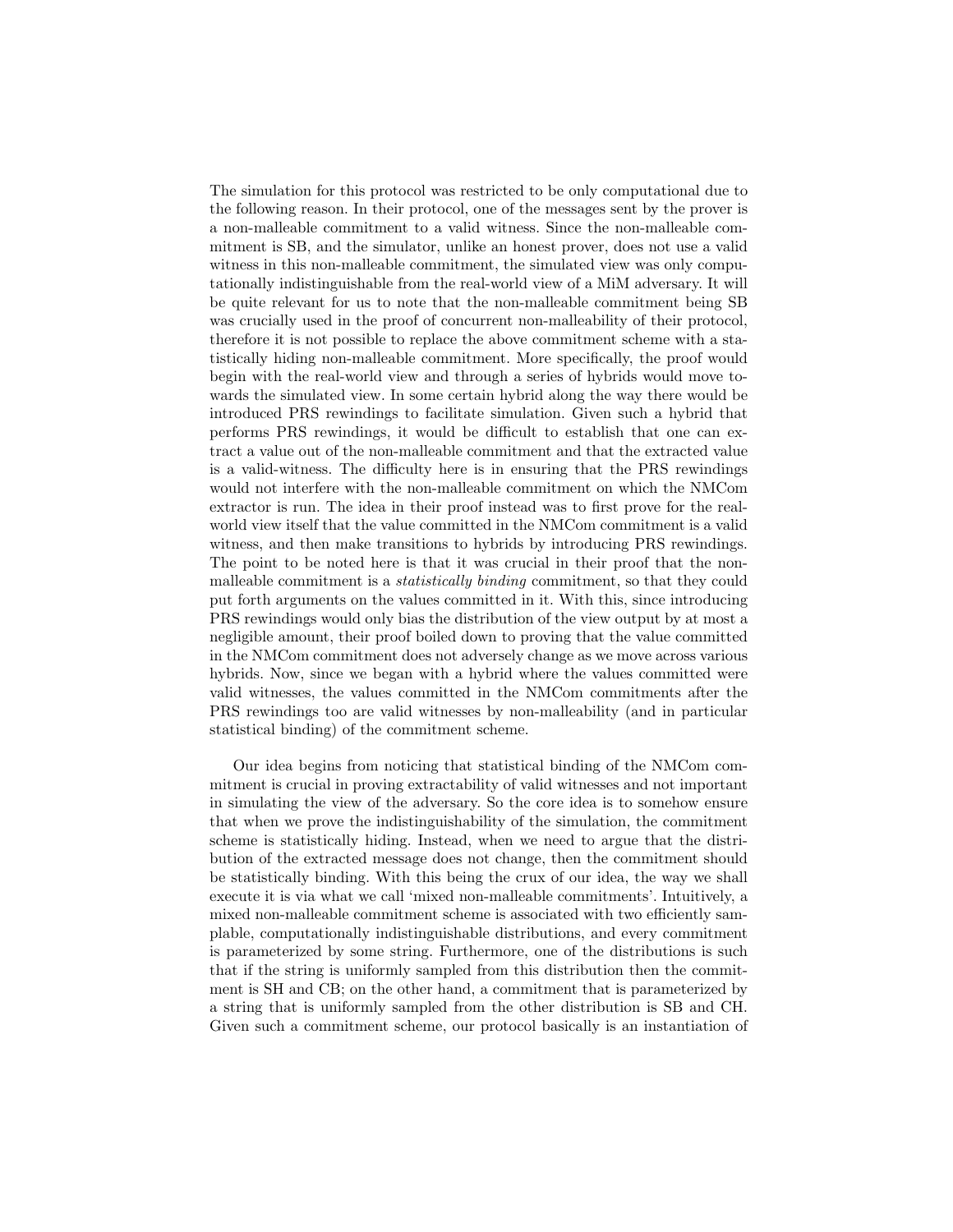the BPS protocol except that the NMCom commitment in the BPS protocol is replaced by a mixed non-malleable commitment. Also, the string that parameterizes this commitment computed jointly by both the prover and the verifier is the outcome of a coin-flipping protocol. Namely, in our mixed non-malleable commitment scheme, the distribution on the parameter that produces a SH, CB commitment is the uniform distribution. Hence, the parameter generated via the coin-flipping protocol is SH and CB, as required. The BPS protocol forms the Main BPS Phase and the coin-flipping protocol is run in the Coin-flipping Phase of our protocol.

A traditional coin-flipping protocol would involve the verifier committing to a random string in the first round, followed by the prover sending another random string in the clear in the second round, the verifier opening the commitment in the third round, and finally having the prover's and the verifier's strings XORed as the outcome of the coin-flipping protocol. However, now that we would also like to be able to cheat and bias the outcome to another (computationally indistinguishable) distribution (so that the mixed non-malleable commitment would then be SB), we modify the third round. Namely, instead of the third round being the verifier opening the commitment by giving both the committed value and the randomness used, the verifier would only give the committed value and then give an argument that there exists a randomness that would explain the commitment to this value. However, we won't be able to work with just any argument since we are in the concurrent setting. Furthermore, we also would like to ensure that when our simulator cheats in the argument to bias the coinflipping outcome, the MiM adversary will not get any undue advantage. Thus, the argument that we use here is a CNMZK argument. In particular, we use the BPS argument itself. This argument forms the BPSCFP Phase in our protocol.

Furthermore, towards simplifying our proof, we introduce the following slight modification of the BPS protocol in the 'Main BPS Phase'. In the original BPS protocol, the commitment in which the prover commits the valid witness to is an NMCom commitment; on the other hand, in the 'Main BPS Phase', besides sending the NMCom commitment to the witness, the prover also sends a concurrently extractable (CECom) commitment to the same witness. The simplification we achieve by adding the CECom commitment is that even the extraction of the witnesses (by the simulator-extractor) can be performed just like an extraction on any other CECom commitments in the protocol. Since, for simulation, we anyway need to employ certain techniques for the extraction from the other CE-Com commitments, we are now able to recycle the same techniques for witness extractions too, thus letting our focus stay on the other crucial subtleties (which we shall see as we get to the proofs of security).

We will now give a formal description of the protocol.

# 3.1 Our sCNMZKAoK Protocol  $\langle \mathcal{P}, \mathcal{V} \rangle$

#### Ingredients.

1. Let  $CECom_{sh}$  and  $CECom_{sb}$  be SH and SB concurrently-extractable commitment scheme, respectively. Let each of them be of  $k_{\text{cecom}}$ -slots, where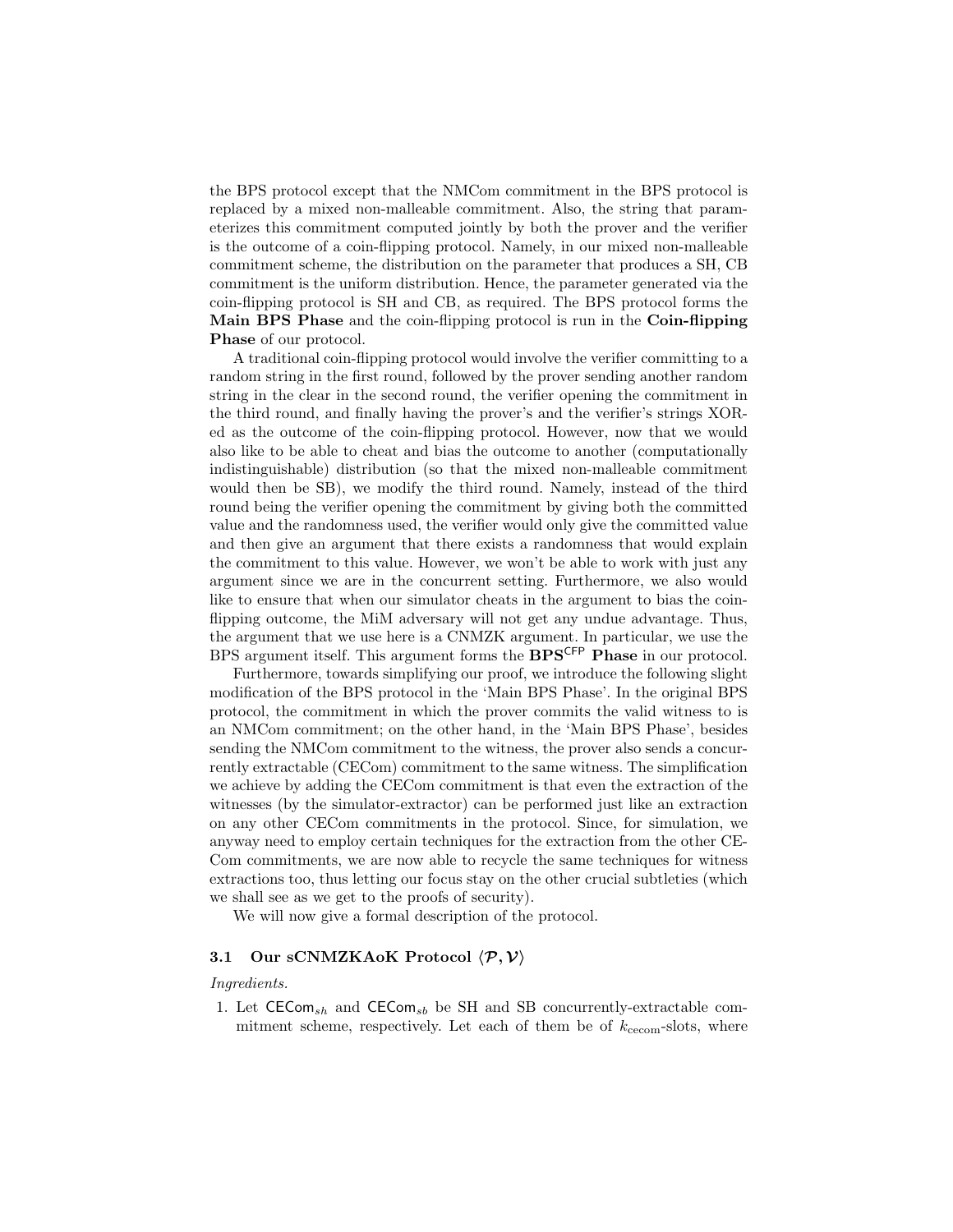$k_{\text{cecom}} \in \omega(\log \lambda)$ . Let the sender's randomness space for these commitments be RandSpace<sub>cecom</sub>.

- 2. Let  $\mathsf{Com}_{sh}$  be a SH commitment scheme. Let  $k_{sh}$  be its round-complexity, where  $k_{\rm sh}$  is a constant.
- 3. Let sWIAoK be a statistical WIAoK protocol. Let  $k_{\text{swiaok}}$  be its roundcomplexity, where  $k_{\text{swiack}}$  is a constant.
- 4. Let  $NMMXCom_{(.)}$  be our mixed non-malleable commitment scheme. Recall that it satisfies extractability and is robust w.r.t. 1-round protocols. Let  $k_{\text{nmmxcom}}$  be its round-complexity, where  $k_{\text{nmmxcom}}$  is  $O(\log(\lambda)).$
- 5. Let  $\mathsf{Com}_{nm}$  be the non-malleable commitment scheme (described in Fig. 1). Recall that it satisfies extractability and is robust w.r.t. 1-round protocols. Let  $k_{\text{nmcom}}$  be its round-complexity.

In summary, the round complexities of the sub-protocols in our protocol are as follows:  $k_{\text{cecom}} \in \omega(\log \lambda)$ ,  $k_{\text{swiack}}$ ,  $k_{\text{sh}}$  are constants, and  $k_{\text{nmcom}}$ ,  $k_{\text{nmmxcom}} \in$  $O(\log(\lambda)).$ 

### Coin-Flipping Phase (CFP).

- cfp<sub>1</sub>  $(\mathcal{V} \to \mathcal{P})$ : Sample  $r_V \leftarrow \{0,1\}^{\lambda}$ , rand  $\leftarrow$  RandSpace<sub>cecom</sub> and commit to  $r_V$  using CECom<sub>sh</sub> and randomness rand.
- cfp<sub>2</sub>  $(\mathcal{P} \to \mathcal{V})$ : Sample  $r_P \leftarrow \{0,1\}^{\lambda}$  and send  $r_P$ . cfp<sub>3</sub>  $(\mathcal{V} \rightarrow \mathcal{P})$ : Send  $r_V$ .

# BPSCFP Phase.

- bps<sup>cfp</sup><sub>1</sub>  $(\mathcal{P} \to \mathcal{V})$ : Sample  $\alpha \leftarrow \{0,1\}^{\lambda}$  and commit to  $\alpha$  using CECom<sub>sb</sub>.
- bps<sup>cfp</sup><sub>2</sub>  $(\mathcal{V} \to \mathcal{P})$ : Commit to  $0^{\lambda}$  using Com<sub>sh</sub> and argue knowledge of a commitment information (i.e., a commitment value and randomness) using sWIAoK.
- bps<sup>cfp</sup><sub>3</sub>  $(\mathcal{P} \to \mathcal{V})$ : Open the commitment of Step bps<sup>cfp</sup><sub>1</sub> to  $\alpha$ .
- bps<sup>cfp</sup><sub>4</sub>  $(\mathcal{V} \rightarrow \mathcal{P})$ : Commit to rand (used as commitment randomness in Step  $\mathsf{cfp}_1$ ) using the NMCom commitment  $\mathsf{Com}_{nm}$ . In the rest of the paper, we shall refer to rand as the *sub-witness*.
- bps<sup>cfp</sup><sub>5</sub> ( $V \rightarrow \mathcal{P}$ ): Send sWIAoK to argue knowledge of either rand or  $r_{comsh}$ such that:
	- 1. the value committed to by  $V$  with the NMCom commitment at Step  ${\sf bps}^{\sf cfp}{}_{4}$  is rand and rand explains the CECom commitment at Step  ${\sf cfp}_{1}$ to  $r_V$ .
	- 2. Randomness  $r_{comsh}$  explains  $\textsf{Com}_{sh}$  at Step bps<sup>cfp</sup><sub>2</sub> being committed to  $\alpha$ .

Let  $\mathsf{srs} = r_P \oplus r_V$ .

# Main BPS Phase.

bps<sub>1</sub>  $(\mathcal{V} \to \mathcal{P})$ : Sample  $\sigma \leftarrow \{0,1\}^{\lambda}$  and commit to it using CECom<sub>sb</sub>.

bps<sub>2</sub>  $(\mathcal{P} \to \mathcal{V})$ : Commit to  $0^{\lambda}$  using Com<sub>sh</sub> and argue knowledge of a commitment information (i.e., a commitment value and randomness) using sWIAoK.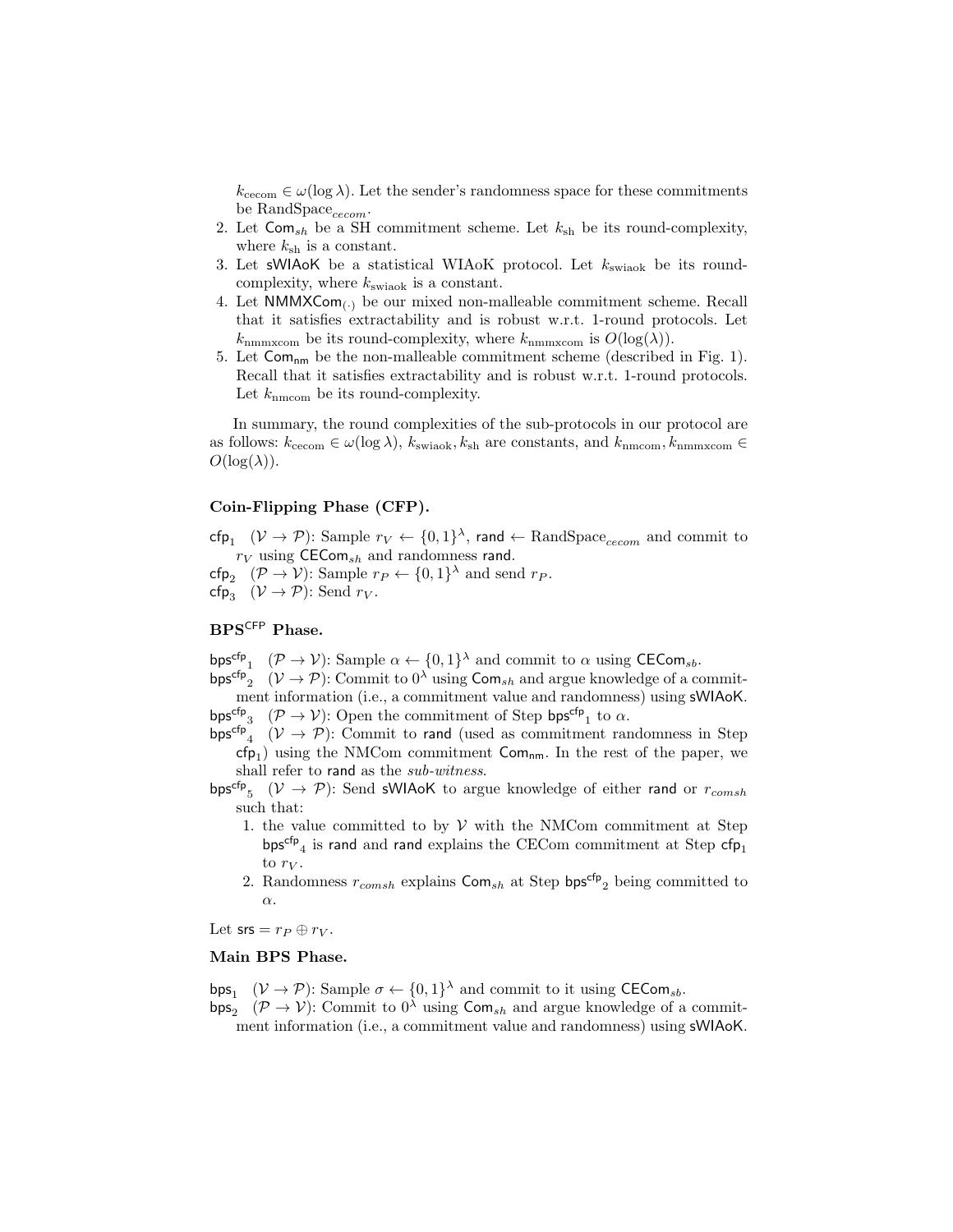- bps<sub>3</sub>  $(\mathcal{V} \to \mathcal{P})$ : Open the commitment of Step bps<sub>1</sub> to  $\sigma$ .
- bps<sub>4</sub>  $(\mathcal{P} \to \mathcal{V})$ : Commit to the witness w using mixed commitment NMMXCom<sub>srs</sub>. bps<sub>4+</sub>  $(\mathcal{P} \to \mathcal{V})$ : Commit to the witness w using CECom<sub>sh</sub><sup>6</sup>.
- bps<sub>5</sub>  $(\mathcal{P} \rightarrow \mathcal{V})$ : Send sWIAoK to argue knowledge of either  $w, r_{nm}, r_{cecom}$  or  $r'_{comsh}$  such that:
	- 1.  $r_{nm}$  and  $r_{cecom}$  explain the NMMXCom<sub>srs</sub> commitment of Step bps<sub>4</sub> and the CECom commitment of Step  $bps_{4+}$  to w, respectively, and w is such that  $R_L(x, w) = 1$ ,
	- 2. Randomness  $r'_{comsh}$  explains  $\mathsf{Com}_{sh}$  at Step bps<sub>2</sub> being committed to  $\sigma$ .

# 3.2 Proofs of Security

In this section, we prove that our proposed protocol  $\langle \mathcal{P}, \mathcal{V} \rangle$  is a statistical concurrent non-malleable zero-knowledge argument of knowledge. In other words, we show that there exists a simulator-extractor  $\mathcal{SE}$  that, for every concurrent MiM adversary  $M$ , outputs a view view that is statistically indistinguishable from the view view  $\mathcal{M}(x_1, \ldots, x_{m_L}, z)$  of  $\mathcal M$  in a real execution, and also outputs valid witnesses  $\overline{y}_1, \ldots, \overline{y}_{m_R}$  for all accepting right sessions.

Our simulator-extractor. The simulator-extractor  $\mathcal{SE}$  runs RobustSim which is the robust concurrent simulator for a robust concurrent attack. The adversary of the robust concurrent attack is a procedure I that we describe below.  $\mathcal{SE}$  will then output the output of Robust $\text{Sim}^I(z)$ . Recall that RobustSim runs a given adversary that mounts a robust concurrent attack by committing to multiple CECom commitments, where the adversary also interacts with an external party B in an arbitrary external protocol. RobustSim then is guaranteed to extract commitment information from every CECom commitment sent by the adversary before the completion of its commitment phase, in such a way that the external party B does not get rewound.

*Procedure I(z). I* incorporates the MiM adversary  $M$ , initiates an execution, and simulates its view as follows. Let the  $m<sub>L</sub>$  left sessions be ordered with some arbitrary ordering. Let the  $m_R$  right sessions be ordered as follows: Consider any two right sessions, the *i*-th and the *j*-th;  $i \leq j$  if and only if the CECom<sub>sb</sub> commitment at Step  $bps_1$  of the *i*-th session begins earlier to the CECom<sub>sb</sub> commitment at Step  $bps_1$  of the *j*-th session.

For every right session: Run the code of the verifier except isolate  $CECom_{sh}$  at Step  $bps_{4+}$  and relay it to external receiver. Let value  $y_t'$  be received from the outside (RobustSim) at the end of the  $CECom_{sh}$  commitment.

<sup>&</sup>lt;sup>6</sup> In order to make the difference from the BPS protocol more easily noticeable, the five steps here that are common to the BPS protocol are numbered in sequence from  $bps_1$  through  $bps_5$ , while this 'extra' step is given a distinctive notation,  $bps_{4+}$ .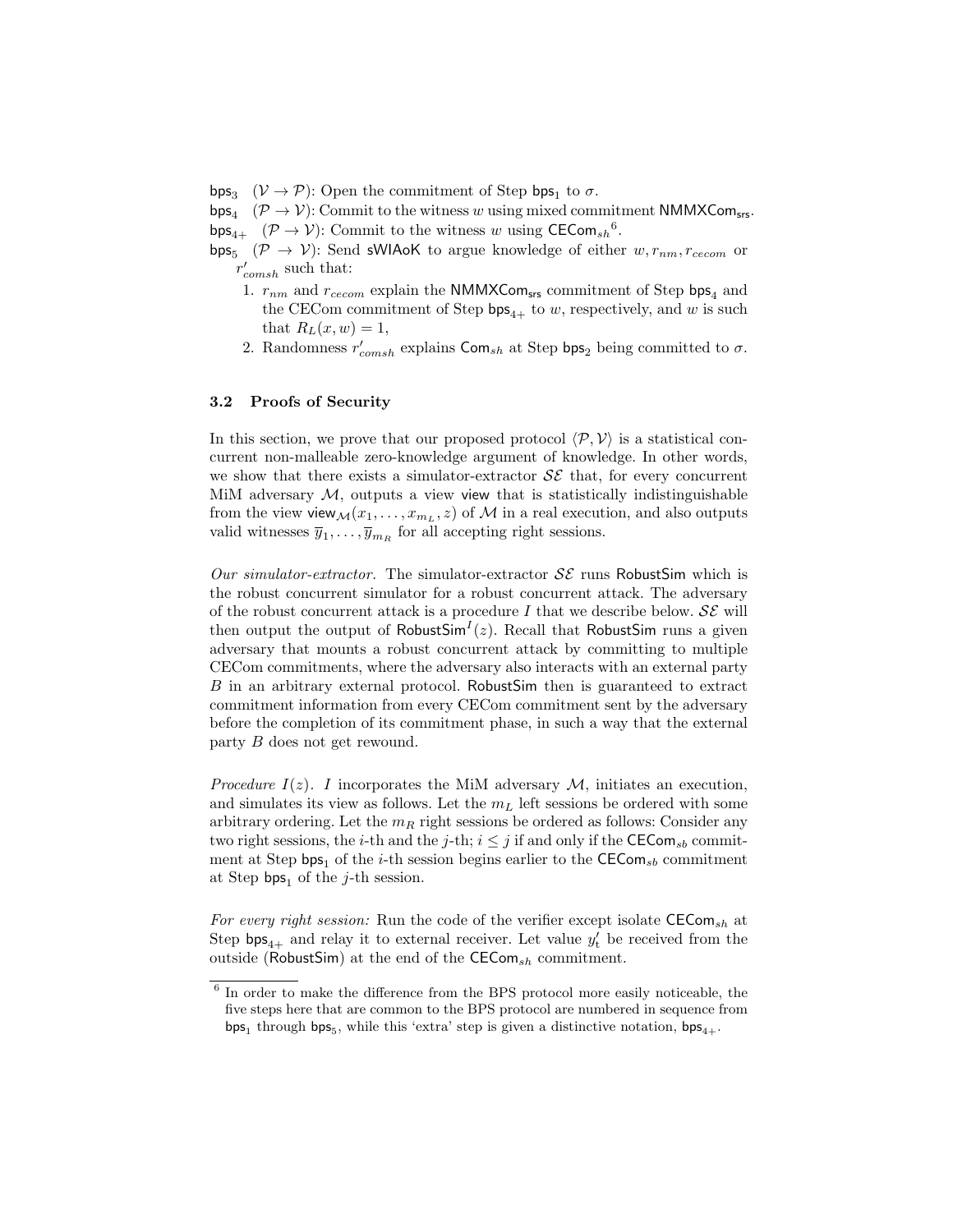For every left session: When M initiates an  $\ell$ -th new session on the left, I proceeds as follows.

- Run the coin-flipping phase and the BPS<sup>CFP</sup> phase honestly. Let srs be the outcome.
- Isolate CECom<sub>sb</sub> at Step  $bps_1$  and relay it to an external receiver. Let  $\sigma'$  be the value received from the outside (RobustSim) at the end of the  $CECom_{sb}$ commitment.
- Then commit to  $\sigma'$  using  $\textsf{Com}_{sh}$  at Step bps<sub>2</sub>; also, use the same extracted value as the witness in executing the sWIAoK of Step  $bps_2$ .
- In Step bps<sub>3</sub>, let M opens its CECom<sub>sb</sub> (of Step bps<sub>1</sub>) to  $\sigma$ . Abort if  $\sigma \neq \sigma'$ .
- Commit to  $0^{\lambda}$  using the mixed non-malleable commitment NMMXCom<sub>srs</sub> in  $Step$  bps<sub>4</sub>.
- Commit to  $0^{\lambda}$  using the CECom<sub>sh</sub> commitment in Step bps<sub>4+</sub>.
- Use  $\sigma'$  committed to in Step bps<sub>2</sub> as the witness in executing sWIAoK of Step  $bps_5$ .

When M halts, I outputs the view of M together with  $y'_1, \ldots, y'_{m_R}$ , and halts.

Statistical simulation. We shall prove that the view output by  $\mathcal{SE}$  is distributed statistically close to the real-world view of the MiM adversary M.

**Theorem 1.** For every PPT adversary  $M$ , {view $M(x_1, ..., x_{m_L})$ } $_{x_1,...,x_{m_L} \in L} \approx$  $\{\mathsf{view}\}_{x_1,...,x_{m_L} \in L}$ .

We only provide an intuition to the proof here below. Full proof appears in the full version of the paper.

**Proof sketch.** To prove the indistinguishability, we first take note of the ways in which the view generated by the simulator differs from the real-world view of the MiM adversary. Basically, the differences are that: for left sessions, the simulator does not use valid witnesses but tries to get 'fake' witnesses via the robust simulator; and for the right sessions, the simulator tries to extract witnesses via the robust simulator. While we know that using the robust simulator can incur at most negligible distance, what still remains to be shown is that the simulator using fake-witnesses for the left sessions also creates at most negligible distance from the real-view. For this, we simply rely on the statistical properties of the sub-protocols in which the simulator uses different values; namely, we rely upon SH of  $\mathsf{Com}_{sh}$  of Step  $\mathsf{bps}_2$ , sWI property of sWIAoK of Step  $\mathsf{bps}_2$ , SH of the mixed non-malleable commitment of Step  $bps_4$ , and sWI of sWIAoK of Step  $bps<sub>5</sub>$  the steps at which the simulator uses different values in left sessions. Except for SH of the mixed non-malleable commitment of Step  $bps_4$ , all the above properties are already guaranteed by the corresponding primitives themselves; however, on the other hand, to ensure that the mixed non-malleable commitment – parameterized by srs which is the outcome of the coin-flipping protocol – is SH, we need to ensure that srs is uniformly random with all but negligible probability. Before we proceed, we thus prove that in the real-world view srs is uniform in every left session with all but negligible probability.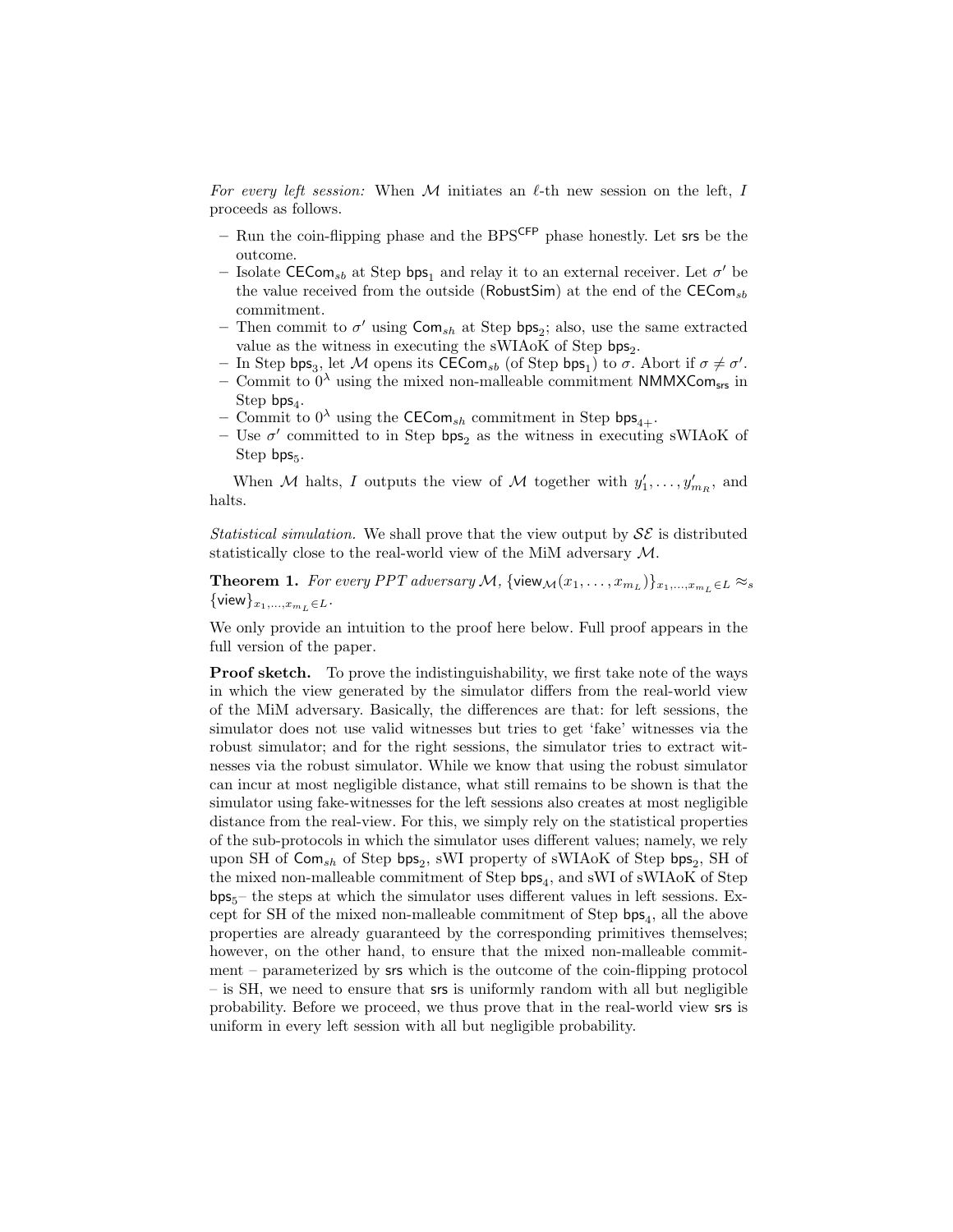*Claim.* In the real-world view view  $\mathcal{M}(x_1, \ldots, x_{m_L})$ , for every left session, srs is uniformly random with all but negligible probability.

**Proof sketch.** We begin by outlining the structure of the proof.

- 1. First, we show that, there exists a PPT algorithm that can extract a value  $r'_V$  from CECom<sub>sh</sub> of Step cfp<sub>1</sub> of every left session *before* Step cfp<sub>2</sub> of that session is reached. Thus, since  $r_P$  is sent to the adversary after  $r'_V$  is extracted,  $r'_V$  is independent of  $r_P$ , and since  $r_P$  is uniformly random,  $r_P \oplus r'_V$ is also uniformly random with all but negligible probability.
- 2. Then, we show that, in every left session, with all but negligible probability,  $r'_V = r_V$ , where,  $r_V$  is the value sent by  $\mathcal M$  in Step cfp<sub>3</sub>.

The above items together imply that  $\mathsf{ss} = r_P \oplus r_V$  is uniformly random, with all but negligible probability.

We prove the first step above by relying upon the Robust Extraction Lemma. Basically, the PPT algorithm (mentioned in the first step above) just emulates honest provers and honest verifiers to  $M$  except that it relays the CECom<sub>sh</sub> of Step cfp<sub>1</sub> of every left session to RobustSim for extraction. We establish the second step as follows. Recall that a commitment information for  $r'_V$  of  $\mathsf{CECom}_{sh}$ of Step  $\mathsf{cfp}_1$  in question is extractable as shown for the first step. Furthermore, from the witness-extractability of the BPS protocol in BPS<sup>CFP</sup> phase, we can extract a witness – that we call sub-witness – for  $r_V$  being committed in the same CECom<sub>sh</sub> commitment. Thus, if  $r_V \neq r'_V$ , we break CB of CECom<sub>sh</sub>.

However, the proof is still not complete. The reason is for an implicit assumption in proving the second step above that the BPS argument given by the adversary in BPSCFP phase of the left session is sound. To prove this, we establish the following claim.

Sub-Claim 1 In the real world view, if BPS<sup>CFP</sup> phase of the  $\ell$ -th left session is accepted by the prover  $\mathcal{P}_{\ell}$ , then the value committed to by M in Com<sub>nm</sub> at Step  $bps^{cfp}$ <sub>4</sub> of the  $\ell$ -th left session is a valid sub-witness.

**Proof sketch.** Intuitively,  $\mathsf{Com}_{nm}$  at Step  $\mathsf{bps}^{\mathsf{cfp}}_4$  of the  $\ell$ -th left session contains a valid sub-witness owing to

- computational hiding of  $CECom_{sb}$  to argue that M does not learn  $\alpha$ , committed to by the prover in  $CECom_{sb}$ , and use it in its commitment  $Com_{sh}$ and sWIAoK at Step  $bps^{cfp}$ <sub>2</sub>,
- knowledge-soundness of  $\mathsf{sWIAoK}$  in Step  $\mathsf{bps}^{\mathsf{cfp}}_2-$  to extract knowledge of commitment information (i.e., commitment value and randomness) for  $Com_{sh}$  in Step  $bps^{cfp}$ <sub>2</sub> and to verify that the extracted value will not be  $\alpha$ ,
- knowledge-soundness of **sWIAoK** in Step  $\mathsf{bps}^{\mathsf{cfp}}{}_{5} -$  to argue that either the value committed to in  $\mathsf{Com}_{nm}$  at Step  $\mathsf{bps}^{\mathsf{cfp}}_4$  is a valid sub-witness or to argue knowledge of a commitment information for  $\mathsf{Com}_{sh}$  in Step  $\mathsf{bps}^{\mathsf{cfp}}_2$  with commitment value as  $\alpha$ ,
- and finally, computational binding of  $\mathsf{Com}_{sh}$  at  $\mathsf{Step}\ \mathsf{bps}^{\mathsf{cfp}}_2$  to show the knowledge extracted is not  $\alpha$  as a commitment value.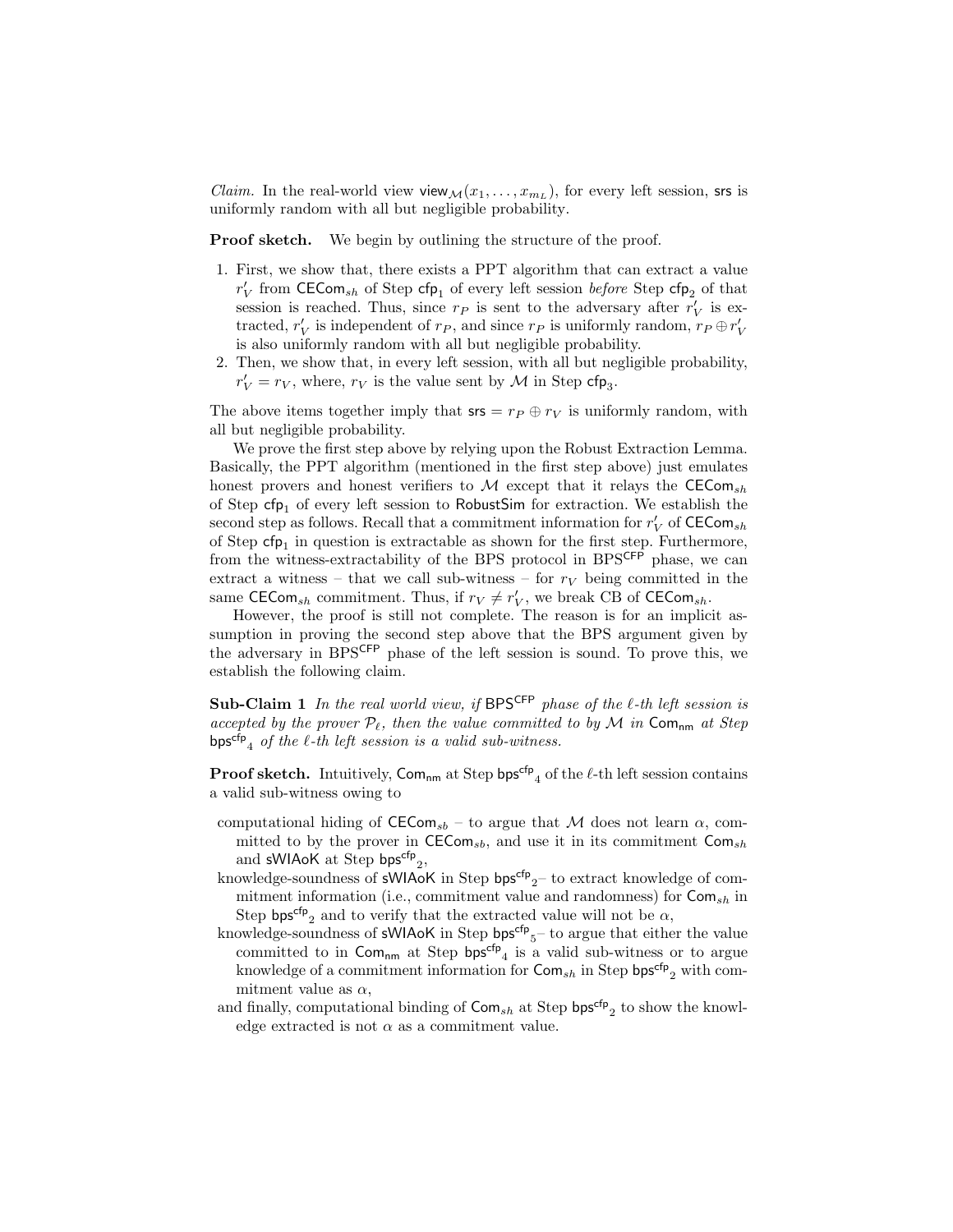We prove each of the above steps by carefully designing interfaces that launch robust concurrent attacks and by crucially relying upon the Robust Extraction Lemma for extraction of commitment information out of these interfaces.  $\Box$ 

With this, we continue with a hybrid argument by moving from the realworld view to the simulated view. This is facilitated by the already established facts that the messages where the simulator deviates in its behavior from the real-world are statistically hiding (in some sense).  $\Box$ 

 $\Box$ 

Witness extractability. We shall prove that the values  $y'_1, \ldots, y'_{m_R}$  extracted by the simulator-extractor  $\mathcal{SE}$  are valid witnesses for the statements of the corresponding right sessions.

**Theorem 2.** For every PPT adversary M, the output of the simulator  $\mathcal{SE}(x_1, x_2)$  $\dots, x_{m_L}, z) = (\text{view}, \overline{y}_1, \dots, \overline{y}_{m_R})$  is such that,  $\forall i \in [m_R], (\overline{x}_i, \overline{y}_i) \in R_L$ .

We discuss some of the core technical difficulties of the proof together with a high-level proof structure. Full proof appears in the full version of the paper

**Proof sketch.** Recall that in our protocol, the prover commits to a valid witness in  $NMMXCom<sub>srs</sub>$  at Step  $bps<sub>4</sub>$  and also commits to the same valid witness in CECom<sub>sh</sub> at Step  $bps_{4+}$  (accompanied by a sWIAoK later in Step bps<sub>5</sub> for correctness of behavior). Note that both of these commitments are extractable. However, we cannot in a straight-forward manner employ the proof techniques of [1] or [17] to prove that the values extracted from these commitments by the simulator are indeed valid witnesses.

We begin by pointing out the reason why we are not able to simply make use of the proofs of  $[1]$  or  $[17]$ . In both  $[1]$  and  $[17]$ , the prover commits to the witness with a non-malleable commitment. Thus, the commitment is *statistically* binding. Their proofs essentially proceed in the following manner: First, prove that the values committed to in the non-malleable commitments are valid witnesses. Secondly, move to a hybrid where extractions are performed to extract 'trapdoors' for cheating in the left sessions and to extract witnesses of the right sessions. Although cheating by the simulator on the left sessions may adversely change the values committed by  $\mathcal M$  in the commitments of the right sessions, one can argue that the values committed to in the commitments of the right sessions are still valid witnesses owing to non-malleability of the commitment schemes.

Indeed, the statistically binding NMCom commitments are the reason why the protocols of [1] and [17] are not statistical CNMZK, but only computationally so. Our approach, to recall, is to use a mixed NMCom commitment which is parameterized by a string that is output of the coin-flipping phase that precedes the main argument phase. Thus, in the real-world, as proven earlier for Theorem 1, the parameter is a uniform random string rendering the mixed NMCom commitment to be SH. (Recall that the commitment being SH was crucial in proving statistical simulation in Theorem 1). Thus, it is not clear how to solely rely on the proof techniques of [1, 17] for our proof.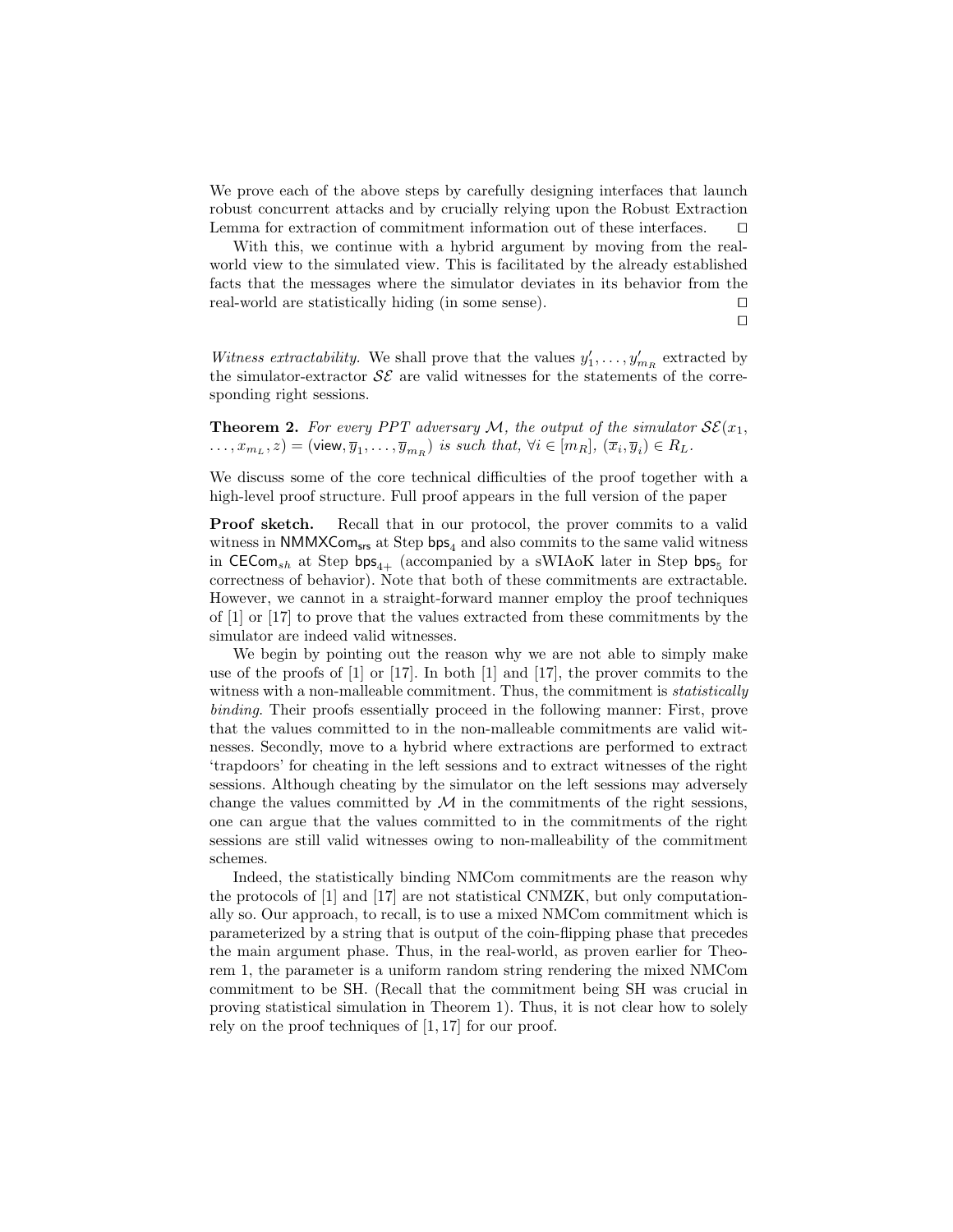Our proof technique instead is as follows. We begin with the real-world experiment where the outcome of the coin-flipping protocol is a uniform random string and thus the commitment scheme at Step  $bps_4$  is a SH commitment. Then we start moving towards the hybrid which cheats in right sessions by biasing the outcome of the coin-flipping protocol to a uniform DDH tuple. The technical challenge will be the following. Fix any right session. Let  $H_a$  and  $H_b$  be the two hybrids in our hybrid sequence such that, the commitment at Step  $bps_4$  in  $H_a$  is SH while the same commitment is SB in  $H_b$  (due to cheating in the coin-flipping protocol). Here, we need to establish that in  $H_b$ , the committed value in the commitment at Step  $bps_4$  is a valid witness. We establish this through a careful design of hybrids and their sequence. We expand on our techniques and the whole high-level structure of the proof here below. We shall discuss the further multiple technical difficulties in the full proof in the full version of the paper.

We begin with a hybrid that is identical to the real-world view. Then we gradually modify the behavior of the hybrid for the right sessions towards biasing the coin-flipping protocol outcome to a random DDH tuple (from a uniform random string). Here, we will also prove that the values committed to by the MiM adversary in the mixed commitment at Step  $bps_4$  is a valid witness (note that, with the outcome of coin-flipping being a random DDH tuple, this commitment scheme is now SB, thus allowing us to put forth arguments on the values committed in it). Next, we further move to hybrids which also behave differently in the left sessions by using 'trapdoors' (or fake-witnesses) extracted from the adversary itself (instead of valid witnesses). Here, we argue that such deviation in the hybrids' behavior for the left sessions does not adversely change the values committed to in the mixed NMCom commitments of the right sessions. Finally, we thereby reach a hybrid that behaves the same as our simulator-extractor, thus proving that the values extracted by  $\mathcal{S}\mathcal{E}$  are indeed valid witnesses.

Observe that it is easy to prove indistinguishability of hybrids as we change hybrids' behavior for the left sessions. The reason is that the left sessions will still have the outcome of coin-flipping to be uniformly random and thus the corresponding mixed commitment is SH. Thus, hybrids using fake-witnesses instead of the real ones will only introduce negligible statistical distance. However, the challenging part would be to argue indistinguishability of hybrids as they deviate in their behavior on the right sessions. We expand on the difficulty and our techniques briefly here below.

In order for hybrids to start cheating in coin-flipping phases of the right sessions, it is crucial that the hybrids are ordered carefully. Note that, we cannot at once move to a hybrid which changes the outcome of the coin-flipping phase due to soundness of the BPS protocol in BPS<sup>CFP</sup> phase. Thus, we first *simulate* this BPS protocol. We do so by extracting a trapdoor from the adversary in a way similar to [1]. Then, the next hybrid would be 'free' to bias the coinflipping outcome to a random DDH tuple. However, note that this change is not statistically indistinguishable but only computationally so. Hence, this may adversely change the values committed to in the NMCom commitments in the protocol. However, with a careful sequence of arguments, we will be able to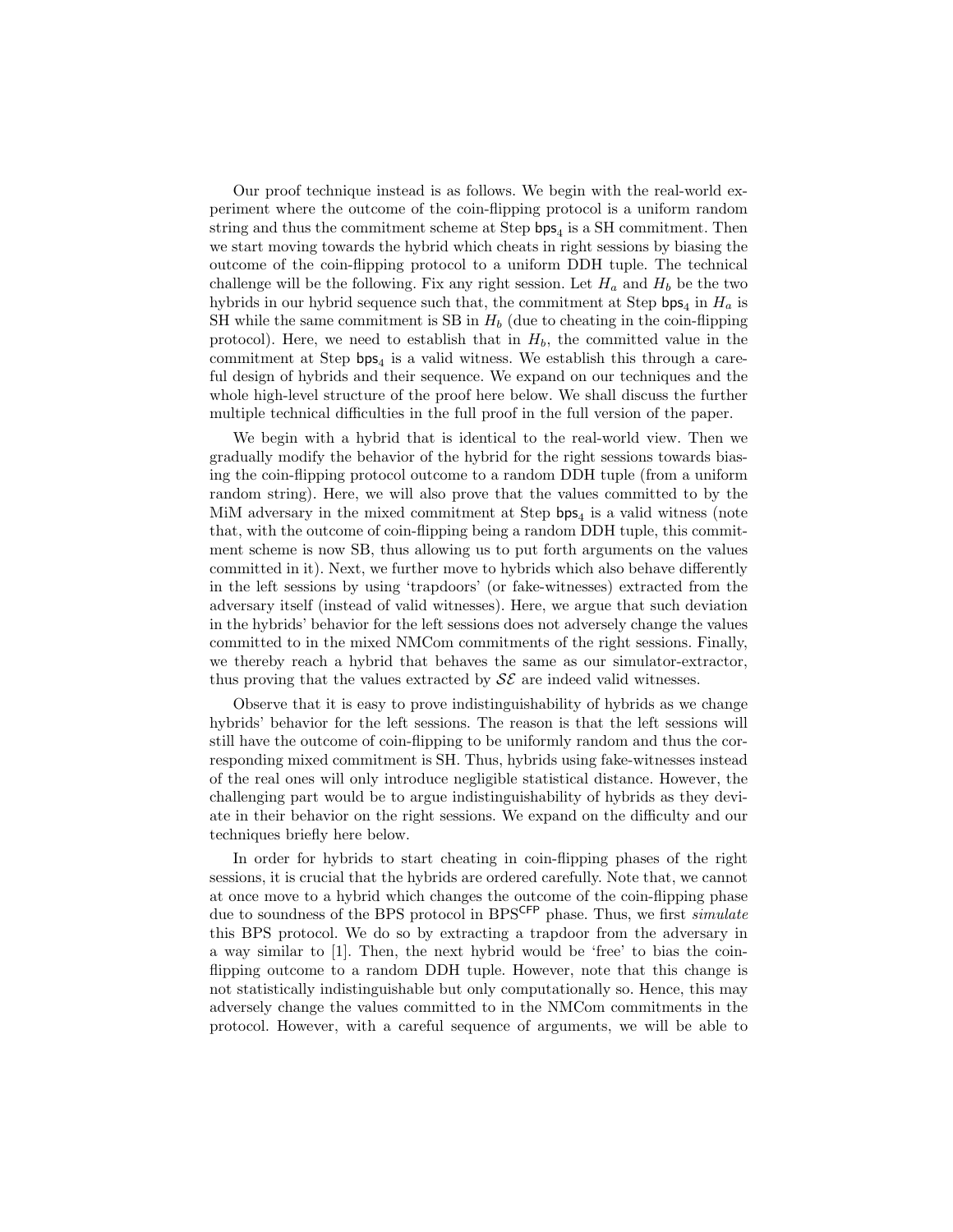obtain a reduction to robustness w.r.t. 1-round protocols. Here it will be crucial to ensure that the other rewindings performed by the hybrids would not rewind the external NMCom receiver of the reduction.

Let us now consider the first hybrid that biases the coin-flipping outcome of the  $i$ -th right session. By this hybrid, we will already have biased coin-flipping outcomes of the first  $i - 1$  sessions. We thus need to make sure that this biasing will also not adversely change the values committed to in the mixed NMCom commitments at Step bps<sub>4</sub> of the first  $i - 1$  right sessions. Here again we rely on w.r.t. 1-round protocols for these NMCom commitments too.

A major technical difficulty would be the following. Fix any right session. Consider the first hybrid that biases the coin-flipping outcome of this session. Note that the previous hybrid had coin-flipping outcome to be a random string and thus the mixed commitment at Step  $bps<sub>4</sub>$  of the right session here to be SH. But in the current hybrid, due to the bias, the commitment scheme is SB. Here we need to argue that the committed value is a valid witness. As shown in the full proof, this would entail proving computational binding of a  $CECom_{sh}$ commitment. Here, we are no longer able to rely only upon the Robust Extraction Lemma to ensure us of successful extractions for the following reason. In Robust Extraction Lemma, it is essential that the external protocol whose party is not supposed to be rewound is such that its round complexity is strictly less than the number of slots of the CECom commitments extracted from. However, in the current case, the external protocol itself is a CECom commitment and hence this condition can not be met. We get around this difficulty again with a careful sequencing of hybrid arguments.

Furthermore, the above technical difficulty arises at another juncture in the proof of witness extractability. Namely, we encounter a hybrid where coinflippings of all right sessions are biased, and in the subsequent hybrid we start changing the values committed in  $CECom_{sh}$  commitments of the left sessions. Here, we are still able to rely on the robustness of the concurrent extraction as follows. Although one cannot use the Robust Extraction Lemma for a reduction to statistical hiding of the entire left  $CECom_{sh}$  commitment, we can consider intermediate hybrids where, at a time, only one sub-commitment of the  $CECom_{sh}$ commitment is changed. Thus, we are still able to use robustness of the concurrent extraction since the sub-protocol in question is only of three rounds (as per the standard CECom commitment of [24]).

Then, once we ensure that the commitments at Step  $bps<sub>4</sub>$  of right sessions contain valid witnesses, we proceed to argue that the values extracted from the  $CECom<sub>sh</sub>$  commitments are are valid witnesses with the following argument. We, along the way, show that the adversary cannot have a trapdoor, namely,  $r^\prime_{comsh}$ that explains  $\textsf{Com}_{sh}$  at Step bps<sub>2</sub> being committed to  $\sigma$ . This implies that, for every right session, the witness that is extractable from the sWIAoK argument at Step bps<sub>5</sub> of is an opening of the CECom<sub>sh</sub> commitment (together with the opening of the NMMXCom<sub>srs</sub> commitment of Step  $bps_4$ ) to a valid witness.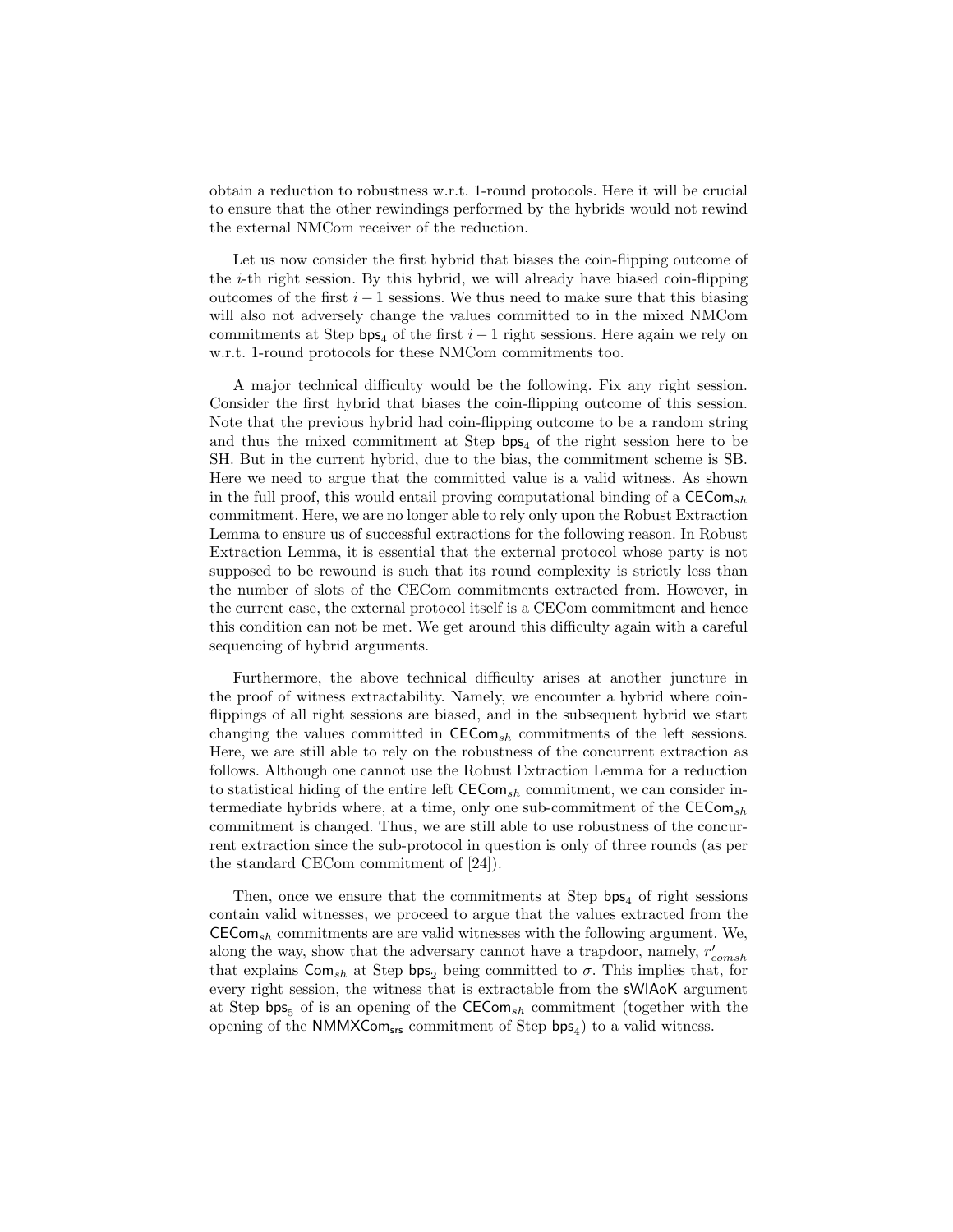With this, we finally are at a hybrid that extracts valid witnesses from the right sessions. Furthermore, this hybrid is identical to our simulator-extractor, thus proving witness extractability of our protocol  $\langle \mathcal{P}, \mathcal{V} \rangle$ .

Acknowledgments

C. Orlandi is in part supported by the Danish Council for Independent Research  $(DFF)$ .

R. Ostrovsky and V. Rao are in part supported by NSF grants 09165174, 1065276, 1118126 and 1136174, OKAWA Foundation Research Award, IBM Faculty Research Award, Xerox Faculty Research Award, B. John Garrick Foundation Award, Teradata Research Award, and Lockheed-Martin Corporation Research Award. This material is based upon work supported by the Defense Advanced Research Projects Agency through the U.S. Office of Naval Research under Contract  $N00014 - 11 - 1 - 0392$ . The views expressed are those of the author and do not reflect the official policy or position of the Department of Defense or the U.S. Government.

V. Rao and A. Sahai are in part supported by a DARPA/ONR PROCEED award, NSFgrants 1228984, 1136174, 1118096, and 1065276, a Xerox Faculty Research Award, a Google Faculty Research Award, an equipment grant from Intel, and an Okawa Foundation Research Grant. This material is based upon work supported by the Defense Advanced Research Projects Agency through the U.S. Office of Naval Research under Contract N00014-11- 1-0389. The views expressed are those of the author and do not reflect the official policy or position of the Department of Defense, the National Science Foundation, or the U.S. Government.

I. Visconti is in part supported by MIUR Project PRIN "GenData 2020".

# References

- 1. Barak, B., Prabhakaran, M., Sahai, A.: Concurrent non-malleable zero knowledge. In: FOCS. pp. 345–354 (2006), full version available on eprint arhive.
- 2. Bellare, M., Micali, S., Ostrovsky, R.: The (true) complexity of statistical zero knowledge. In: STOC. pp. 494–502 (1990)
- 3. Catalano, D., Visconti, I.: Hybrid trapdoor commitments and their applications. In: Automata, Languages and Programming, 32nd International Colloquium, ICALP 2005, Lisbon, Portugal, July 11-15, 2005, Proceedings. Lecture Notes in Computer Science, vol. 3580, pp. 298–310. Springer (2005)
- 4. Catalano, D., Visconti, I.: Hybrid commitments and their applications to zeroknowledge proof systems. Theor. Comput. Sci. 374(1-3), 229–260 (2007)
- 5. Damgård, I., Groth, J.: Non-interactive and reusable non-malleable commitment schemes. In: Proceedings of the 35th Annual ACM Symposium on Theory of Computing, June 9-11, 2003, San Diego, CA, USA. pp. 426–437. ACM (2003)
- 6. Damgård, I., Nielsen, J.B.: Perfect hiding and perfect binding universally composable commitment schemes with constant expansion factor. In: CRYPTO. pp. 581–596 (2002)

 $\Box$